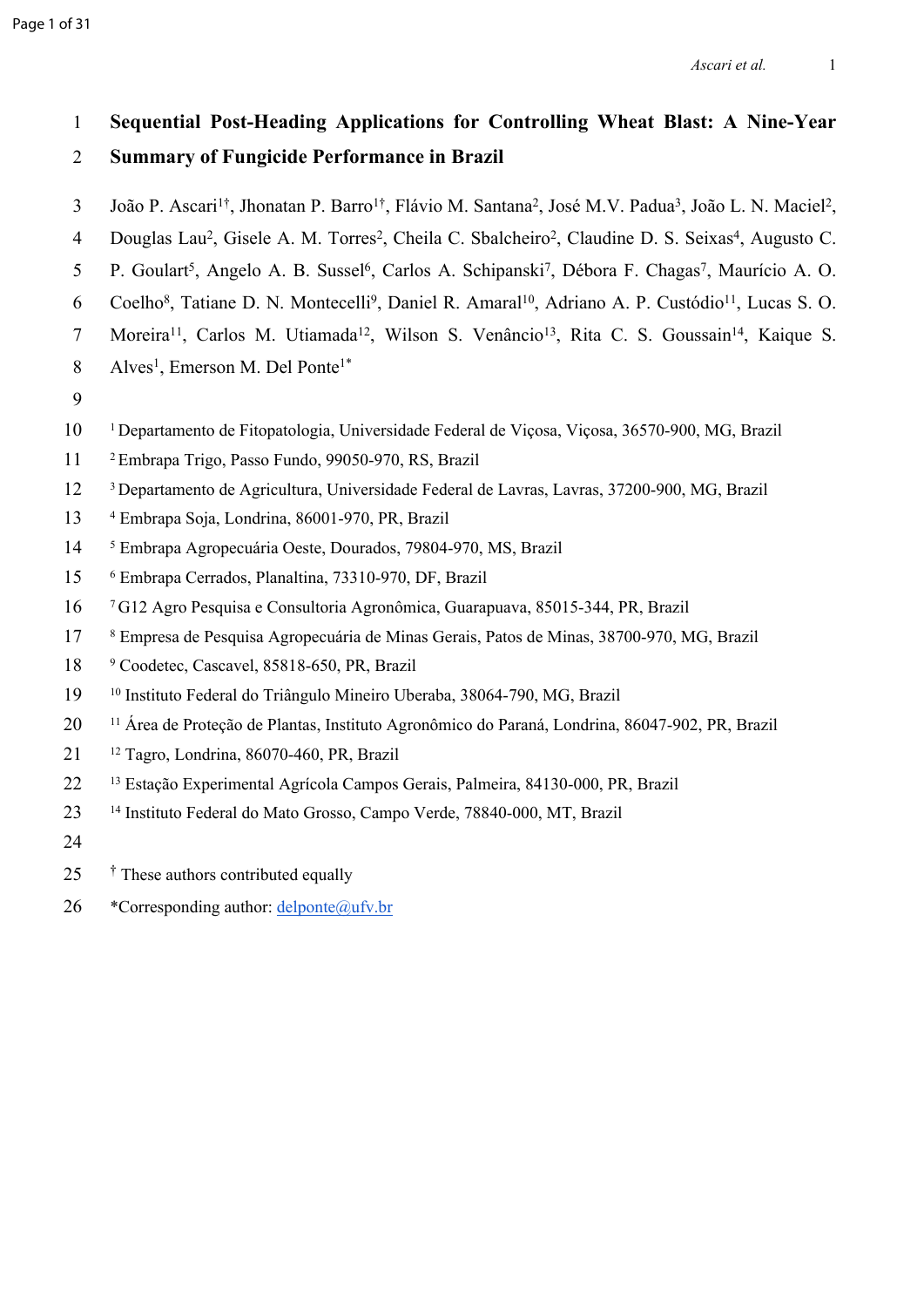#### 28 **Abstract**

29 Wheat blast, caused by *Pyricularia oryzae Triticum* (PoT) lineage, is a major constraint to wheat 30 production, mainly in the tropics of Brazil where severe epidemics have been more frequent. We 31 analyzed disease and wheat yield data from 42 uniform field trials conducted during nine years 32 (2012 to 2020) in order to assess whether the percent control and yield response were influenced 33 by fungicide type, region (tropical or subtropical), and year. Six treatments were selected, all 34 evaluated in at least 19 trials. Two fungicides were applied as solo active ingredients: 35 MANCozeb, and TEBUconazole, and four were premixes: AZOXystrobin + TEBU, 36 TriFLoXystrobin + PROThioconazole, TFLX + TEBU, and PYRAclostrobin + EPOXiconazole. 37 Percent control, calculated from back-transforming estimates by a meta-analysis network model 38 fitted to the log of the means, ranged from 43 to 58%, with all but PYRA + EPOX showing 39 efficacy greater than 52% on average, not differing among them. The variation in both efficacy 40 and yield response was explained by region and all but TEBU performed better in the subtropics 41 than in the tropics. Yield response from using three sequential sprays was around two times 42 greater in the subtropics (319 to 532 kg/ha) than in the tropics (149 to 241.3 kg/ha). No 43 significant decline in fungicide efficacy or yield response was observed in nine years of study for 44 any of the fungicides. Our results reinforce the need to improve control by adopting an integrated 45 management approach in the tropics given the poorer performance and lower profitability, 46 especially for the premixes, than in the subtropics.

47 **Keywords**: *Pyricularia oryzae*, chemical control, profitability, meta-analysis

48

#### 49 **Introduction**

50 Wheat blast is caused by *Pyricularia oryzae Triticum* lineage (PoT, syn *Magnaporthe oryzae*, 51 MoT), an ascomycete fungus first found in 1985 in the state of Paraná, Brazil [\(Igarashi et al.](https://www.zotero.org/google-docs/?MGydJz)  52 [1986\).](https://www.zotero.org/google-docs/?MGydJz) Since then, wheat blast has spread to other wheat-growing countries in South America, 53 including Bolivia, Paraguay, Argentina, and Uruguay [\(Cruz and Valent 2017; Ceresini et al.](https://www.zotero.org/google-docs/?HA2dRj)  54 [2018\).](https://www.zotero.org/google-docs/?HA2dRj) About thirty years after its discovery, the global concern with wheat blast epidemics 55 increased significantly after its report in South Asia [\(Malaker et al. 2016\)](https://www.zotero.org/google-docs/?UnVZlX), and East Africa 56 (Zambia) [\(Tembo et al. 2020\).](https://www.zotero.org/google-docs/?I0qZGc)

57 The fungus infects both the leaves and the heads of the wheat plant, but infections that occur 58 during the reproductive stage are more frequent and of major economic significance; complete 59 bleaching of heads may occur, severely affecting grain filling [\(Cruz and Valent 2017; Ceresini et](https://www.zotero.org/google-docs/?dtiWBx)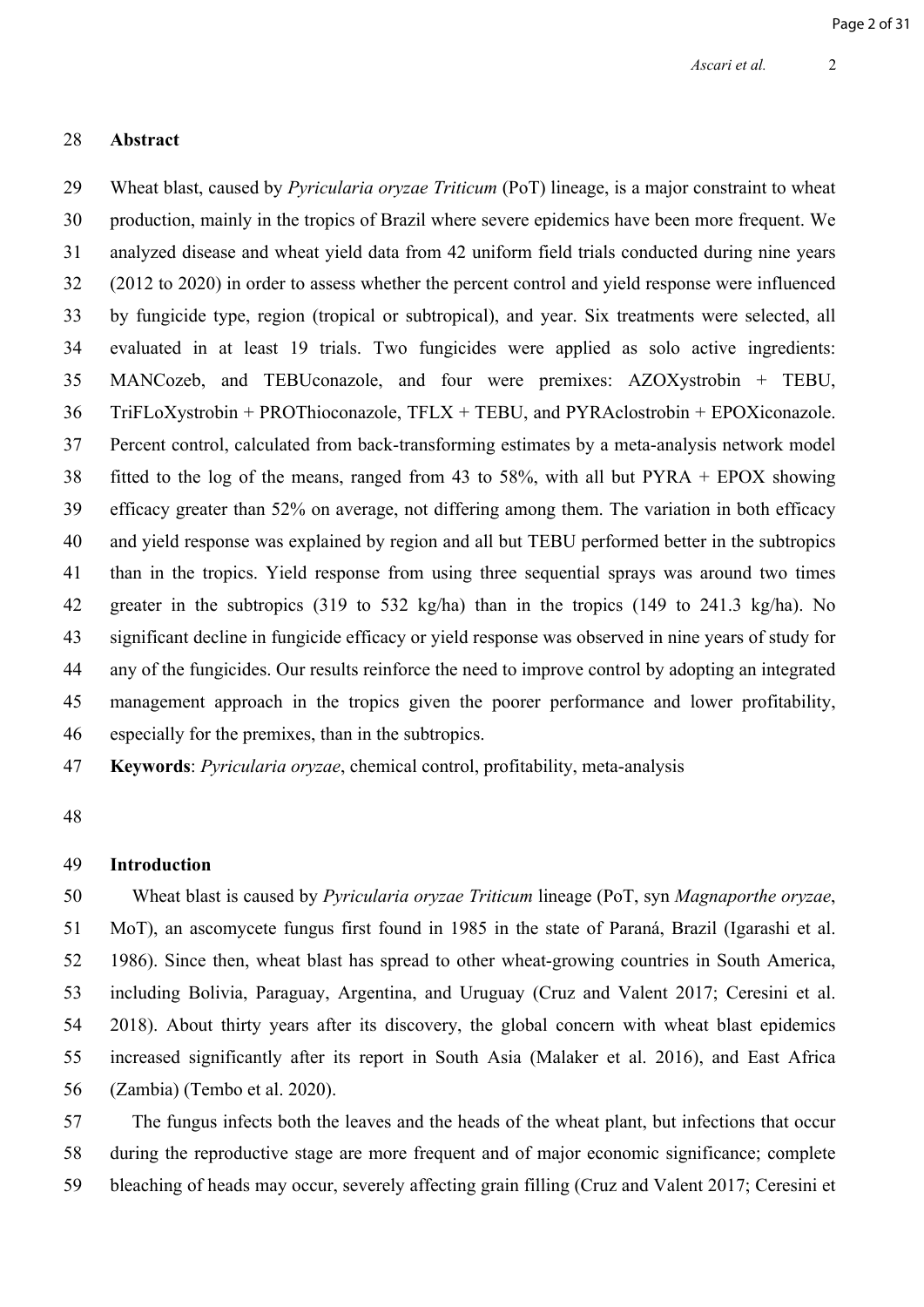60 [al. 2018\).](https://www.zotero.org/google-docs/?dtiWBx) Foliar infections are generally mild in wheat but may increase in severity, and 61 importance for head infections, when warm and wet weather prevails during the early season 62 [\(Cruz et al. 2016; Perelló et al. 2017\)](https://www.zotero.org/google-docs/?vYCOLJ). An early study reported a 27% reduction in yield due to 63 wheat blast [\(Goulart et al. 1990\)](https://www.zotero.org/google-docs/?2ZchwF), but yield losses up to 70% may occur depending on the 64 infection timing, weather conditions, and cultivar susceptibility [\(Goulart and Paiva 2000\)](https://www.zotero.org/google-docs/?JtIkj2).

65 Although the disease is present over a wide range of latitudes, the most severe epidemics have 66 been reported in wheat-growing regions in the tropics, during the summer/fall season sowings, 67 such as those in Central Brazil and Bolivia [\(Pagani et al. 2014; Cruz and Valent 2017\)](https://www.zotero.org/google-docs/?5g5qrj), and more 68 recently, in Bangladesh [\(Islam et al. 2019\)](https://www.zotero.org/google-docs/?qP5Ztc). Because epidemics are favored by the occurrence of 69 temperatures between 25°C and 30°C, 10 hours or more of leaf wetness, and 24 to 48 hours of 70 relative humidity >90%, wheat blast epidemics are particularly more damaging in the tropics 71 than in the subtropics (Uddin et al. 2003; Cardoso et al. 2008; Silva et al. 2021).

72 Once the wheat blast pathogen is introduced, the necrotrophic fungus is capable of infecting 73 and surviving in other grasses nearby wheat fields which are assumed to serve as a source of 74 inoculum for epidemics in wheat if they are present prior to the wheat season [\(Tosa and Chuma](https://www.zotero.org/google-docs/?KlmAvr)  75 [2014; Urashima et al. 2017; Ceresini et al. 2019\).](https://www.zotero.org/google-docs/?KlmAvr) The ability of the fungus to disperse over long 76 distances is not entirely known but evidence has shown that *Pyricularia* spores can disperse 77 through air currents up to 1 km distant from the source [\(Urashima et al. 2007\),](https://www.zotero.org/google-docs/?E4gzRk) or across 78 continents via infected seeds [\(Ceresini et al. 2018\).](https://www.zotero.org/google-docs/?r2fxaD) Although several control methods have been 79 explored in research, including biological control agents [\(Chakraborty et al. 2020a, 2020b\)](https://www.zotero.org/google-docs/?uTvVVF), the 80 combination of cultural [\(Coelho et al. 2016\)](https://www.zotero.org/google-docs/?VxJ3p2), nutritional (Xavier Filha et al. 2011; Silva et al. 81 2016), genetic, and chemical control have been commercially feasible and more effective in 82 disease management [\(Cruz et al. 2019; Cruppe et al. 2020\)](https://www.zotero.org/google-docs/?vqZbiu).

83 Several chemicals have been evaluated for the control of the disease since the first blast 84 epidemics in Brazil [\(Goulart and Paiva 1993;](https://www.zotero.org/google-docs/?VeYGpr) [Santana et al. 2013](https://www.zotero.org/google-docs/?9Hde2O)[\).](https://www.zotero.org/google-docs/?VeYGpr) These studies have shown that 85 two to three sequential applications of fungicides may be required for disease control, yet with 86 relatively modest levels of control being achieved [\(Santana et al. 2013\).](https://www.zotero.org/google-docs/?9Hde2O) Currently, fifty-three 87 commercial fungicides have been registered for wheat blast control in Brazil [\(AGROFIT 2021\).](https://www.zotero.org/google-docs/?uaHOzy) 88 These include Quinone outside Inhibitor (QoI) and Demethylation Inhibitor (DMI) marketed 89 solely or mixed together, but also multi-site mode of action fungicides such as mancozeb.

90 Despite the importance of wheat blast, the number of publications on chemical control of 91 wheat blast is relatively small and the results are inconsistent. Successful control with efficacy as 92 high as 90% has been achieved when combining the use of QoI + DMI premix and less 93 susceptible cultivar [\(Rios et al. 2016\)](https://www.zotero.org/google-docs/?FyOCRP). However, levels as low as 45% efficacy have been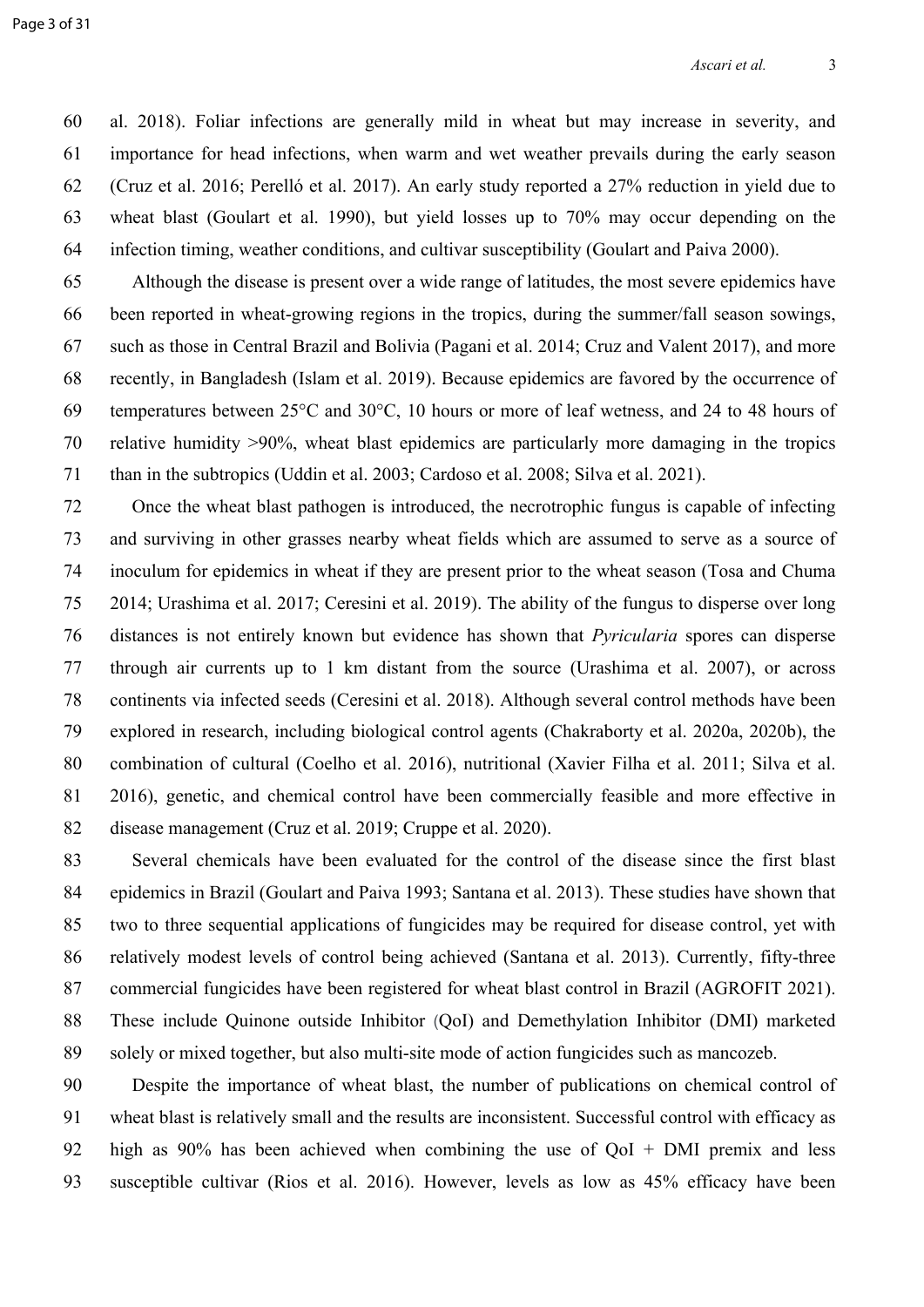94 reported in susceptible cultivars grown at very favorable environments for blast outbreaks in the 95 Brazilian Cerrado [\(Pagani et al. 2014\).](https://www.zotero.org/google-docs/?twCAMj) In Bangladesh, 19-commercial fungicides had their 96 efficacy tested on a susceptible cultivar, and the blast control levels ranged from 43 to 96% [\(Roy](https://www.zotero.org/google-docs/?HzXXG5)  97 [et al. 2020\).](https://www.zotero.org/google-docs/?HzXXG5) A 23-environment fungicide trial conducted in Brazil and Bolivia reported various 98 levels of efficacy for QoI, DMI, and multi-site fungicides depending on disease pressure [\(Cruz et](https://www.zotero.org/google-docs/?FUbe06)  99 [al. 2019\).](https://www.zotero.org/google-docs/?FUbe06)

100 Meta-analytic approaches have become standard to summarize the effect of treatments for 101 fungicide testing data, including wheat diseases [\(Paul et al. 2008, 2018a; Machado et al. 2017;](https://www.zotero.org/google-docs/?inxW6I)  102 [Barro et al. 2019, 2020\).](https://www.zotero.org/google-docs/?inxW6I) Uniform fungicide trials targeting wheat blast control were established 103 in 2011 and performed yearly following a standardized protocol. The main goal of the network is 104 to gather information on disease control and yield loss prevention across the main growing 105 regions. The data have been analyzed and published as technical reports [\(Santana](https://www.zotero.org/google-docs/?i8Pevv) *et al.*, 2014; 106 [2016a; 2016b; 2019a; 2019b; 2020a; 2020b\).](https://www.zotero.org/google-docs/?i8Pevv) Data from the first three years of the cooperative 107 trials have been published in combination with Bolivian data (Cruz et al. 2019), but several 108 questions remained, including those related to differences between regions, years and 109 profitability of fungicide applications. Using data collected from an additional six-year period, 110 totaling 26 new trials, our objectives were to: 1) obtain meta-analytic estimates of wheat head 111 blast control efficacy and yield response; 2) evaluate whether the estimates vary over years, 112 regions, and on different levels of disease or yield; and 3) calculate fungicide profitability based 113 on the break-even probabilities.

114

### 115 **Material and Methods**

116 **Data source.** Data were obtained from 44 field trials conducted by researchers of the wheat 117 blast cooperative fungicide trial network (Rede de Ensaios Cooperativos de Brusone do Trigo) 118 during nine years (seasons) (2012 to 2020). The data have been published primarily in yearly 119 single reports for ranking fungicide efficacy [\(Santana et al. 2013, 2014, 2016a, 2016b, 2016c,](https://www.zotero.org/google-docs/?N3MXek)  120 [2019a, 2019b, 2020a, 2020b\).](https://www.zotero.org/google-docs/?N3MXek) Data from the 2020 season has not been published.

121 The trials were conducted in eleven municipalities across six Brazilian States: Paraná (PR), 122 São Paulo (SP), Distrito Federal (DF), Mato Grosso (MT), Mato Grosso do Sul (MS), and Minas 123 Gerais (MG) (Fig. 1). The trials were grouped into two climatic regions: Tropical (19 trials [DF,

124 MT, MS, MG]) and Subtropical (25 trials [PR, SP]).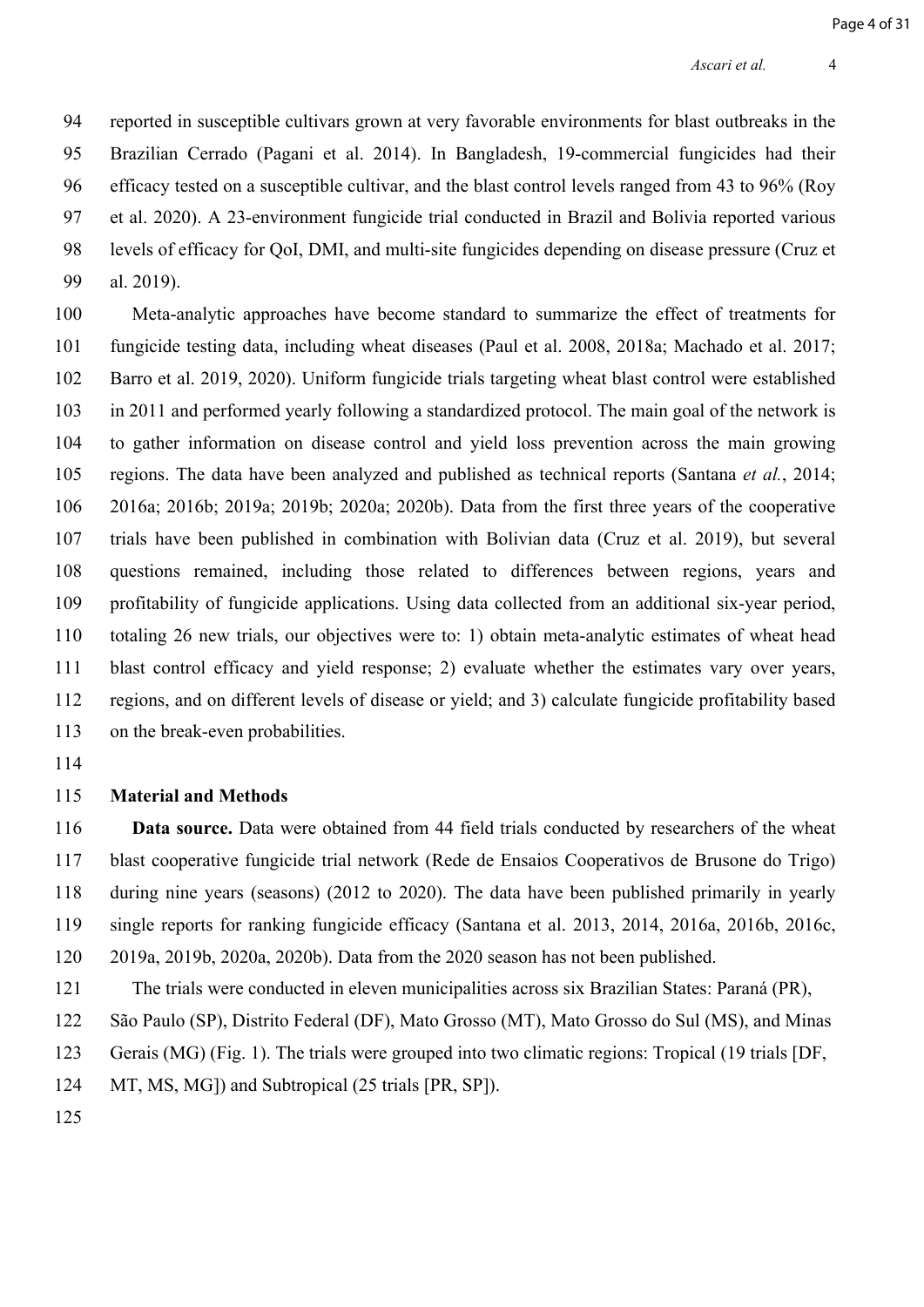126 **Experimental procedures.** A susceptible variety, adapted for the respective region, was used 127 in the trials (data not shown), and all agronomic practices (fertilization, weeds, and pest control) 128 were performed according to regional recommendations [\(Comissão Brasileira de Pesquisa de](https://www.zotero.org/google-docs/?jWntru)  129 [Trigo e Triticale 2020\).](https://www.zotero.org/google-docs/?jWntru) The trials were conducted following a completely randomized block 130 design with four replications (a plot of 12 m<sup>2</sup> was a replication). All fungicides were applied 131 three times, starting at the heading stage (60 of Zadoks growth stages) [\(Zadoks et al. 1974\),](https://www.zotero.org/google-docs/?8K1GrW) and 132 following 7 to 10 days apart. A backpack sprayer pressurized by  $CO<sub>2</sub>$  calibrated to spray 200 133 L/ha was used to perform the applications.

134

135 **Wheat blast and grain yield assessments.** Head blast incidence (INC) (proportion of 136 diseased head) and conditional severity (SEV) (proportion of diseased spikelets in the diseased 137 head) [\(Maciel et al. 2013\)](https://www.zotero.org/google-docs/?NARzJE) were visually assessed in 1-m of each of the two central rows, at 138 wheat grain soft dough stage (85 of Zadoks growth stages) [\(Zadoks et al. 1974\)](https://www.zotero.org/google-docs/?xiF3KE). Wheat blast 139 index (WBI) was calculated as  $WBI = (INC*SEV)/100$ . Yield was obtained by harvesting the 140 central rows (4 m<sup>2</sup>) at full maturity. Grain weight and moisture were obtained for each treatment 141 plot (fungicide + untreated). Crop yield was expressed in kg/ha at 13% moisture.

142

143 **Fungicide treatment selection***.* To be included in the analysis, a fungicide treatment should 144 have been tested in at least 19 trials conducted in at least four years and compared with an 145 untreated check in the same trial. Six fungicides met the criteria, including four DMI + QoI 146 premixes, and two single active ingredients (Table 1). After treatment selection, WBI and grain 147 yield data were available in 42 trials each.

148

149 **Network meta-analysis and inconsistency.** The data were available at the plot level for all 150 treatments for each variable of interest (WBI and grain yield). These were aggregated at the trial 151 level, which is a typical approach used in the meta-analysis [\(Madden et al. 2016\).](https://www.zotero.org/google-docs/?nJek55) We fitted an 152 arm-based network model, also known as a two-way unconditional linear mixed model, directly 153 to the treatment means (log-transformed or untransformed) to further obtain control efficacy and 154 yield response [\(Paul et al. 2008; Machado et al. 2017\)](https://www.zotero.org/google-docs/?ZU0w8M). Given the statistical properties of the data 155 (Supplemental Fig. S1), means of WBI were log-transformed, while no transformation was 156 required to obtain the mean difference in grain yield. The arm-based model can be written as 157

$$
Y_i \sim N(\mu, \Sigma + S_i) \tag{1}
$$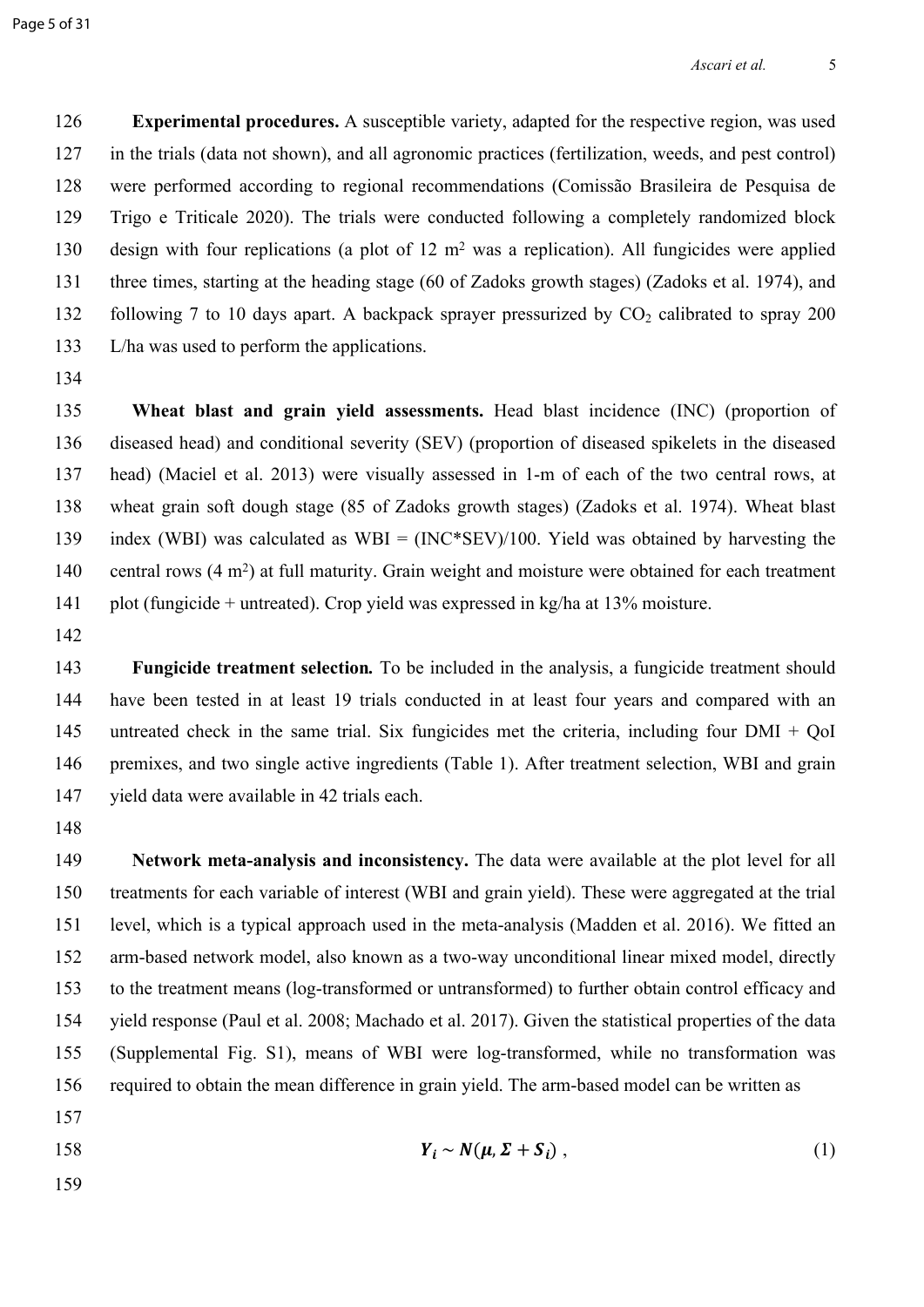160 where  $Y_i$  is the vector of *L* (log of the means of WBI) or absolute yield (*D*) for the six treatments 161 plus the untreated check for the *i*th study,  $\mu$  is a vector representing the mean of  $Y_i$  across all 162 studies,  $\Sigma$  is a 7 x 7 between-study variance-covariance matrix (for the six treatments plus the 163 untreated check), and  $S_i$  is a within-study variance-covariance matrix for the *i*th study. N 164 indicates a multivariate normal distribution.

165 For this approach, a measure of within-study variability is required to weight studies based on 166 the inverse function of the sampling variance [\(Paul et al. 2008, 2010\)](https://www.zotero.org/google-docs/?YdN6MF). Given the availability of 167 data at the plot level, the within-study variability of *L* and *D* was calculated from the mean 168 square error (MSE) obtained from a linear mixed model fitted to each individual trial, as 169 described [\(Machado et al. 2017\).](https://www.zotero.org/google-docs/?OFpwg8) Maximum likelihood estimation models were fitted to the data 170 using the *rma.mv* function of *metafor* package [\(Viechtbauer 2010\)](https://www.zotero.org/google-docs/?cfyfwH) of R [\(R Core Team 2021\).](https://www.zotero.org/google-docs/?wVg8AG)

171 The yield response  $(\overline{D})$  was calculated directly after model fitting by subtracting estimated 172 means of fungicide treatment and untreated check [\(Madden et al. 2016\)](https://www.zotero.org/google-docs/?pynGvv). For percent wheat blast 173 control  $(\overline{C})$ , we calculated the differences of the estimated means of the logs  $(\overline{L}_{IND})$  which equals 174 the ratio of the two means [\(Paul et al. 2008\)](https://www.zotero.org/google-docs/?peHqWz). The  $\overline{C}$  values and their 95% confidence intervals 175 (CIs) were obtained by back-transforming  $\overline{L}_{IND}$  and the respective upper and lower limits of their 176 95% CIs as described in Equation 2.

177

179

178  $\overline{C} = (1 - \exp{(\overline{L}_{IND})}) x 100$  (2)

180 Network inconsistency, or the extent to which different sources of evidence are compatible, is 181 an important component to assess when performing a multi-arm network meta-analysis [\(Higgins](https://www.zotero.org/google-docs/?wIjChf)  182 [et al. 2012\)](https://www.zotero.org/google-docs/?wIjChf). The most important source is a design-by-treatment interaction, also known as 183 "design inconsistency", which provides a useful general framework for investigating 184 inconsistency [\(Piepho 2014; Madden et al. 2016\).](https://www.zotero.org/google-docs/?GULOml) To test for network inconsistency, we used a 185 factorial-type ANOVA model to determine the significance of the *treatment* x *design* interaction, 186 evaluated based on the Wald test statistic. The null hypothesis suggests that the network is 187 consistent [\(Piepho 2014; Madden et al. 2016\)](https://www.zotero.org/google-docs/?2iFW2O). Eight different designs (here design refers to the 188 set of fungicide treatments in the trial) were found in the trials reporting both WBI and yield 189 response (Supplemental Table S1).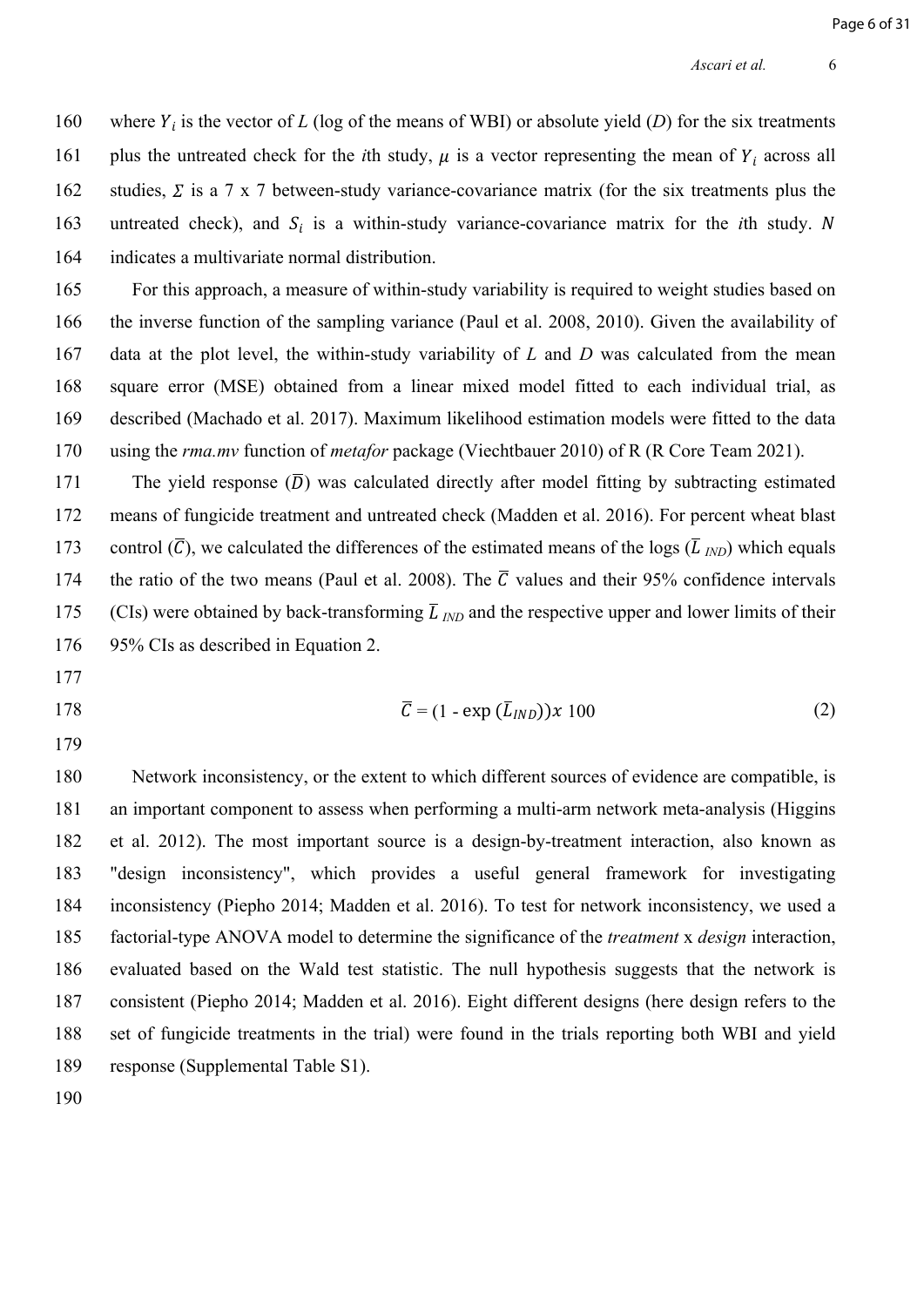Page 7 of 31

191 **Moderator effects.** Categorical or continuous moderator variables that could explain, at least 192 a portion of the heterogeneity of the effects across trials, were included in the network model 193 (Equation 1) (Madden et al. 2016). The expanded model is given by

194

$$
Y_i \sim N(\mu + \delta_i, \sum + S_i), \tag{3}
$$

196

197 where  $\delta_i$  is the vector representing the moderator variable effect for the *i*th study (Paul et al. 198 [2010\).](https://www.zotero.org/google-docs/?8cLyyE) All other terms were defined previously at Equation 1.

199 As categorical, we created baselines for WBI and wheat grain yield based on the median of 200 the mean values in the untreated check. For baseline disease index, the trials were divided into 201 two groups, representing WBI low (WBI $\leq$ 10%) and WBI high (WBI  $\geq$ 10%) disease scenarios. 202 The baseline yield was defined as YLD low ( $\lt$ 1200 kg/ha) or YLD high ( $\ge$ 1200 kg/ha) based 203 on the median yield in the untreated check plot. Finally, we created an additional categorical 204 variable based on climatic region where trials were grouped into Tropical (DF, MT, MS, MG) 205 and Subtropical (PR, SP) regions as mentioned previously (Fig. 1). As continuous moderators, 206 year was included in the model to check whether there was any trend of decline in fungicide 207 efficacy or yield response over time (Dalla Lana et al. 2018).

208 The moderator variables included in the model were tested using a Wald-type chi-square test 209 to determine if their inclusion directly affected the differences in logs of WBI and the 210 untransformed yield values [\(Paul et al. 2008\)](https://www.zotero.org/google-docs/?r2DWvk).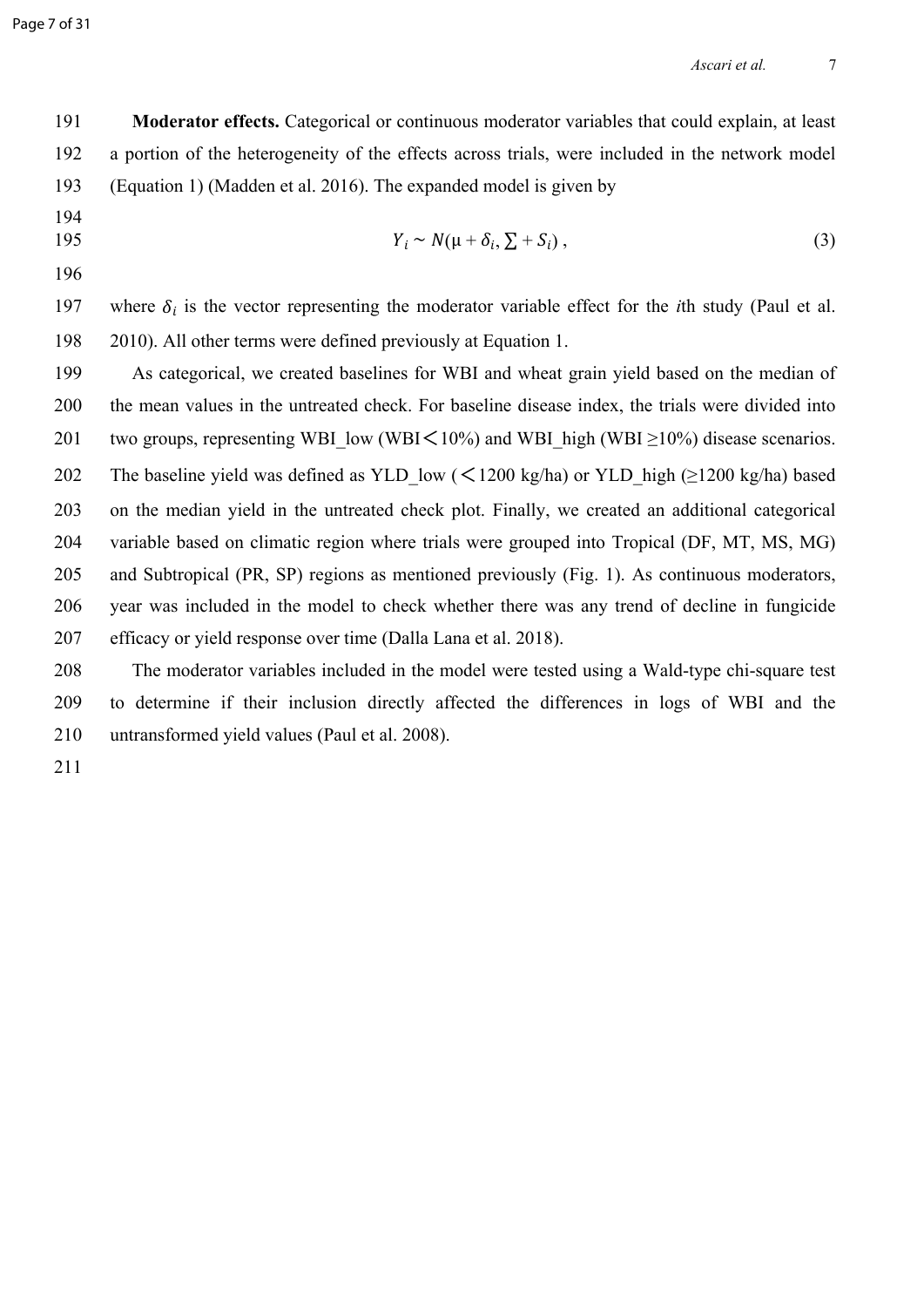212 **Economic analysis.** Monte Carlo simulations were used to produce distributions of profits 213 that each fungicide would have in each region (Subtropical and Tropical) based on their 214 respective yield return  $(D, kg/ha)$ . The profit was calculated from the difference between the 215 income  $(I, US\$ /ha) and spraying cost (US\$/ha), where  $I$  is the product of  $D$  and the wheat price 216 (P, US\$/kg). D was assumed to follow a truncated normal distribution between 0 and  $+\infty$ , D  $\sim$ 217 **TN**( $\mu_D, \sigma_D$ ), where  $\mu_D$  is the mean **D** given by the estimated yield return  $(\overline{D})$ , and the  $\sigma_D$  is the 218 standard deviation which was given by standard error of  $(\overline{D})$ , i.e.  $SE(\overline{D})$ . P was assumed to 219 follow a Gamma distribution,  $P \sim \text{Gamma}(\alpha, \beta)$ , where  $\alpha$  and  $\beta$  are the shape and the rate 220 parameters, respectively. To estimate these parameters, we gathered wheat price historical data 221 from the AGROLINK database from January 2012 to May 2021 [\(AGROLINK 2021\)](https://www.zotero.org/google-docs/?KI6wiv). Two 222 methods were used to estimate the parameters: nonlinear regression using least-squares to fit the 223 empirical cumulative distribution function to the gamma cumulative distribution function, and 224 maximum likelihood estimation (MLE). We used a two-sample Kolmogorov-Smirnov test (KS-225 test) to evaluate the best estimates, in which the parameters that produce distribution with higher

226 *P-value* in the KS-test against the empirical cumulative distribution.

227 The overall fungicide spraying cost  $(x)$  accounting for fungicide price of 2019/20 crop season, 228 and operational cost of 10 U\$/application for three applications are described in Table 1. The 229 spraying cost  $(S_C)$  was assumed to follow be uniformly distributed with values varying from 5% 230 above and below the overall fungicide spraying cost  $(x)$ , therefore,  $S_c \sim Unif(0.95x,1.05x)$ .

231 We ran a total of 50,000 Monte Carlo simulations for each variable  $(P, D, \text{ and } S_C)$ , the 232 distribution of  $I$  was obtained and then the distribution of profits was derived. Break-even 233 probabilities were calculated as the relative frequency of values that the income was equal to or 234 higher than the fungicide spraying cost  $(I > C)$ .

235

### 236 **Results**

237 **Wheat blast index (WBI) and yield data at the trial level.** There was considerable variation 238 in WBI and grain yield in the untreated plots across seasons, regions, and locations/trials (each 239 point in Fig. 2 represents a single trial). WBI in the untreated plots of the trials ranged from 0 to 240 100% (median 11.06%). The median WBI was higher (12.3%) in the Tropical than in the 241 Subtropical (8.1%) region (Fig. 2 B). Across growing seasons, the highest (89.8%) and the 242 lowest (0.8%) WBI medians in the untreated check were recorded in the 2019 and 2017 seasons, 243 respectively (Fig. 2 C).

244 Baseline yield ranged from 15.6 to 4,276.2 kg/ha (median = 1,203.5 kg/ha) across the trials. 245 The median yield was lower in the Tropical (1,000 kg/ha) than in the Subtropical region (1,281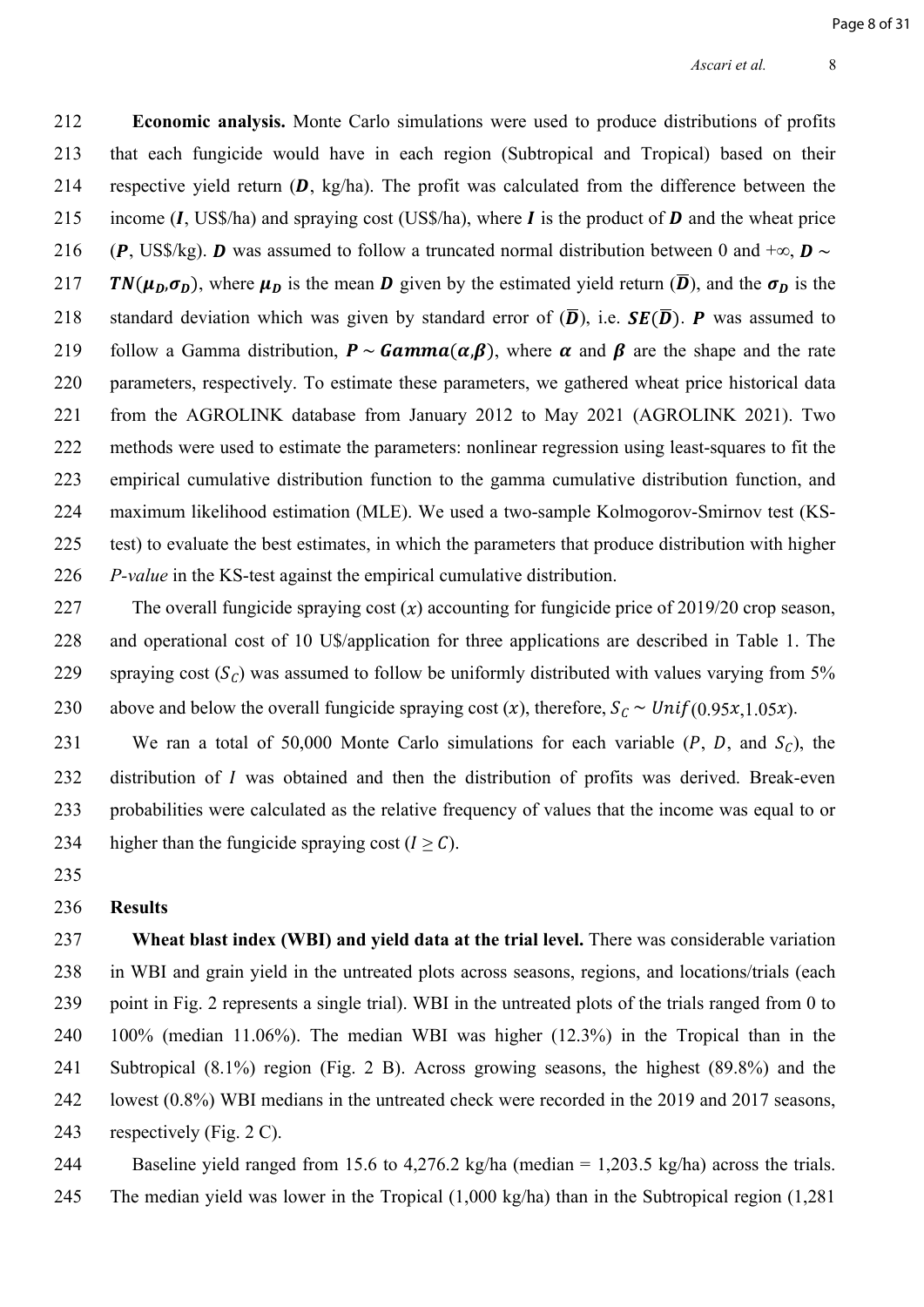246 kg/ha) (Fig. 2 E). The highest median yield (2,173 kg/ha) was observed in 2014 and the lowest 247 (571.6 kg/ha) in the 2019 crop season (Fig. 2 F). As expected, lower WBI and higher grain yield 248 was observed in the fungicide treatments compared with the untreated check (Fig. 2 A to 2 D).

249

250 **Overall meta-analytic estimates of control efficacy and yield response.** For all fungicides 251 tested in the meta-analytic model, the overall WBI log response ratio  $(\bar{L}_{IND})$  differed ( $P <$ 252 0.0001) from the untreated CHECK (Supplemental Table S2). Overall estimates of percent 253 control efficacy  $(\bar{C})$ , obtained from back-transforming differences of the estimates of log of WBI 254  $(\overline{L}_{IND})$  between the fungicide-treated and untreated plots, ranging from 43.2% and 58.0%. 255 MANC,  $AZOX + TEBU$ ,  $TFLX + PROT$ ,  $TEBU$ , and  $TFLX + TEBU$  reduced WBI by at least 256 52% and did not differ significantly among them  $(P > 0.12)$  based on linear contrasts. PYRA + 257 EPOX was the least effective treatment (43.2%) and did not differ from TEBU (53.5%; *P* = 0.07) 258 and TFLX + TEBU (52.2%;  $P = 0.06$ ) (Supplemental Table S2). The difference in percent 259 control efficacy between the most and least effective fungicide was 14.8 percent points (Table 260 2). The Wald test for the treatment x design interaction showed that the network was consistent 261  $(P = 0.70)$ .

262 Yield response  $(\overline{D})$  was significantly higher  $(P < 0.0001)$  in all single a.i. and dual mixtures 263 compared with the untreated CHECK (Table S3). The mean estimates of  $\overline{D}$  ranged from 181.15 264 kg/ha to 420.10 kg/ha. The two single a.i. treatments, MANC (420.10 kg/ha) and TEBU (319.46 265 kg/ha) provided the greatest yield response, and linear contrasts showed no difference between 266 them  $(P = 0.065)$ . These were followed by  $AZOX + TEBU (301.48 kg/ha)$  and  $TFLX+PROT$ 267 (299.73 kg/ha), which were not different between them (*P* = 0.90), but differed from 268 TFLX+TEBU (245.34 kg/ha; *P* < 0.0001). All fungicides differed from PYRA + EPOX (181.15 269 kg/ha) with regards to yield response. The difference between the highest and lowest yield 270 response among the treatments was 238.95 kg/ha (Table 2, Table S3). The Wald test for the 271 treatment x design interaction showed that the network was inconsistent, meaning that results 272 were dependent on the design  $(P = 0.01)$ .

273

274 **Effect of moderator variables.** The categories of WBI and wheat grain yield as baselines did 275 not affect WBI or yield ( $P > 0.05$ ). Similarly, year did not affect wheat grain yield ( $P = 0.26$ ) or 276 WBI (*P* = 0.74), suggesting no decline in fungicide efficacy or yield response over time.

277 Based on the Wald test (*P* < 0.0001), the expanded model including the categorical moderator 278 variable region differed statistically from the simpler model for both disease index and yield 279 response. The control efficacy in the Subtropical region was numerically higher compared to the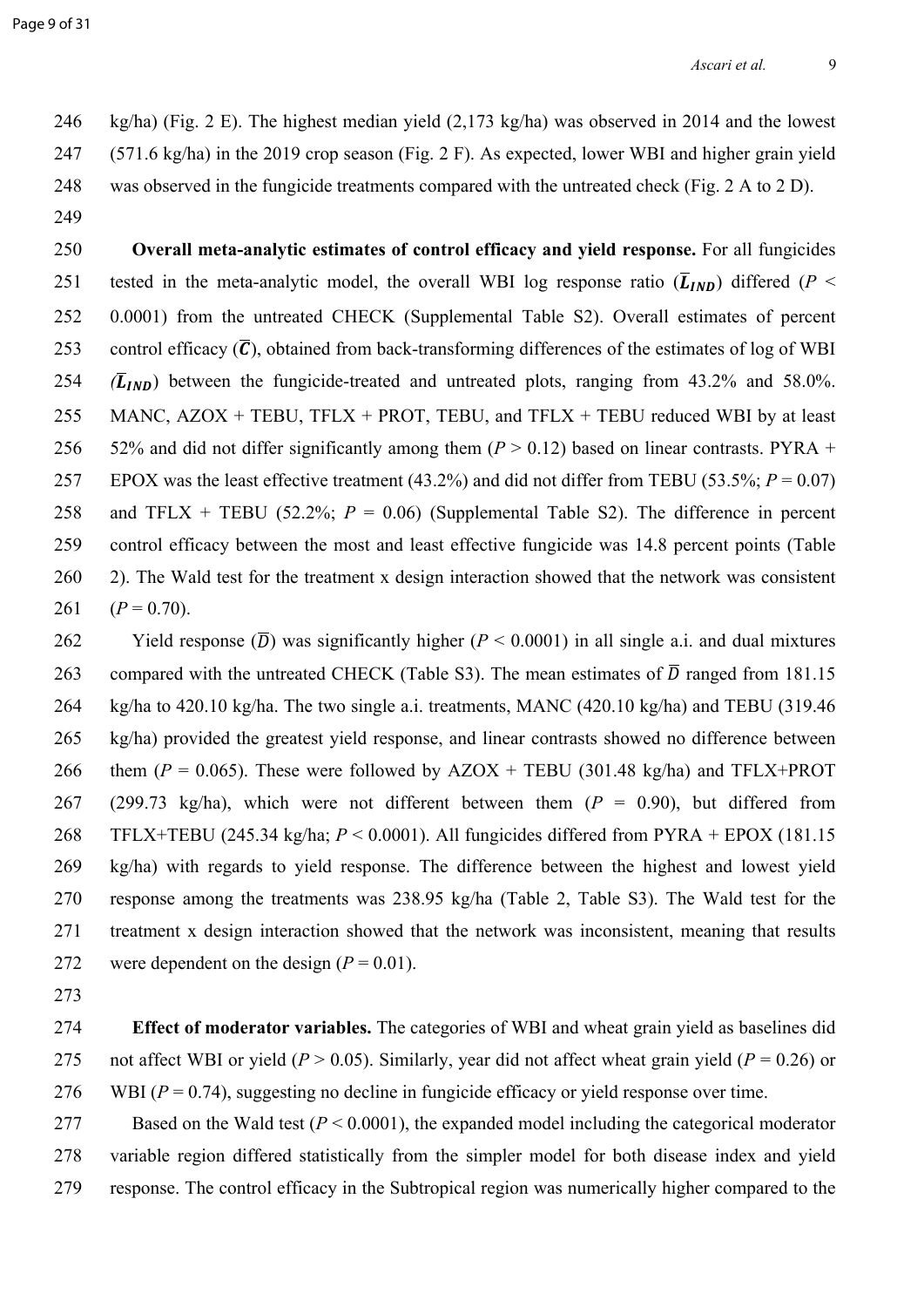280 Tropical region for all treatments. A difference of at least 19.1 percent points in  $\overline{C}$  between 281 regions was significant  $(P < 0.05)$  for three fungicides (PYRA + EPOX, TFLX + PROT and 282 MANC) (Table 2). Similarly, yield response from the use of fungicides was generally higher in 283 the Subtropical than in the Tropical region. There was a statistical difference in  $\overline{D}$  between 284 regions for all fungicides, except TEBU (*P* = 0.1836). Significant differences in yield responses 285 between regions ranged from 200 to 291 kg/ha (Table 2).

286 In general, there was a similar pattern in the relationship between yield response and 287 fungicide efficacy among regions. The treatment leading to the greatest mean yield response in 288 both Tropical and Subtropical regions was MANC (Fig. 3). Similarly, MANC was the 289 numerically most effective treatment in reducing disease index in the Subtropical region. For the 290 Tropical region, TEBU and  $AZOX + TEBU$  exhibited a high control efficacy ( $\sim$ 47%). Again, 291 PYRA + EPOX provided the least yield response in both Tropical and Subtropical regions (Fig. 292 3).

293

294 **Profits and break-even probabilities.** Estimates of parameters of the Gamma distribution for 295 the distribution of wheat prices for the 2012 to 2020 period that produced higher *P*-value in the 296 KS-test were obtained using non-linear regression (*P* = 0.9375). The *P*-value in the KS-test for 297 the parameters estimated using MLE was 0.11. The estimates of the shape  $(\alpha)$  and the rate  $(\beta)$ 298 parameters were 19.4 and 0.54, respectively.

299 Overall, fungicides were more profitable in the subtropical region, with break-even 300 probabilities,  $P(I > C)$ , values higher than 0.99 for all fungicides (Fig. 4). In this region, the most 301 profitable fungicide was MANC, with a mean profit of US\$269.73/ha. The least profitable 302 fungicide in the subtropical region was PYRA+EPOX, with a mean profit of US\$118.17/ha. In 303 the tropical region, break-even probabilities of fungicides were much lower than those obtained 304 in the subtropics. The  $P(I > C)$  values ranged from 0.17 (PYRA+EPOX) to 0.97 (MANC) (Fig. 305 4). The most profitable fungicide was again MANC, with a mean profit of US\$95.00/ha and the 306 least profitable was PYRA+EPOX, with a negative mean profit of -US\$17.66/ha.

307

#### 308 **Discussion**

309 This study provides an updated summary of the effects of different fungicides applied 310 sequentially (three sprays starting at the heading stage) for managing wheat blast. For such, we 311 gathered data from 44 uniform field trials conducted during nine growing seasons (2012 to 2020) 312 across several wheat-producing states in Brazil. A previous study used a portion of the data used 313 in this work; 17 cooperative trials conducted from 2012 to 2014 in Brazil) also with the goal of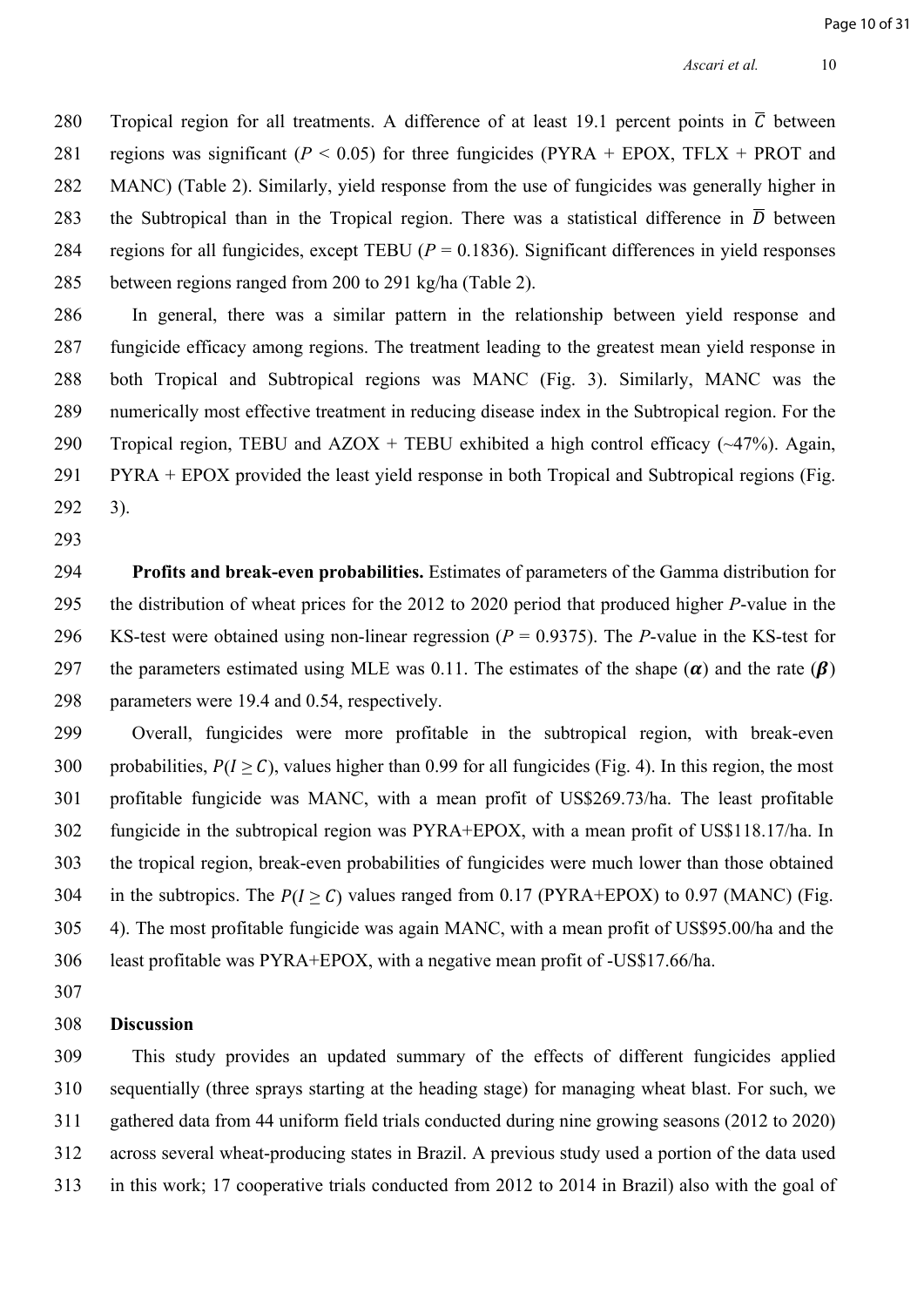314 comparing fungicide treatments [\(Cruz et al. 2019\)](https://www.zotero.org/google-docs/?rYQDeY). The present study differs from the previous 315 by evaluating a larger set of fungicide treatments, testing the effect of year and region within 316 Brazil, and performing an economic analysis (Cruz et al. 2019). Results of our analysis generally 317 corroborate the findings of that study for the Brazilian trials, which also reported a similar 318 performance among the QoI+DMI premixes and a protectant fungicide. Similarly, a recent single 319 field experiment (2019/20 season) conducted in Bangladesh reported a relatively high efficacy 320 (65%) for MANC, which was close to our upper limit (95% confidence interval) estimate [\(Roy](https://www.zotero.org/google-docs/?aBjGJZ)  321 [et al. 2020\)](https://www.zotero.org/google-docs/?aBjGJZ). The grain yield response from using MANC in the Bangladeshi study (744 kg/ha) 322 was within the expected gain (close to the upper limit) of estimated trials conducted in the 323 Subtropical region of Brazil. Among several differences in experimental conditions, it is worth 324 noting the difference in the concentration of MANC that was a bit higher (800 g/kg) in that study 325 compared with the recommended dose used in the Brazilian experiments (750 g/kg), which may 326 explain the higher levels of efficacy and yield response.

327 Commercial premixes of QoI+DMI have been tested more extensively than MANC in 328 independent research. For instance, in the study conducted by Cruz et al. (2019), the authors 329 reported a relatively high control efficacy (58 to 68%) for picoxystrobin + cyproconazole, 330 trifloxystrobin + tebuconazole, azoxystrobin + cyproconazole and pyraclostrobin + 331 epoxiconazole applied twice across six field trials conducted in Bolivia from 2014 to 2015. 332 Average yield responses obtained from applying those premixes in that study were extremely 333 high, in the magnitude of 1,834 kg/ha [\(Cruz et al. 2019\)](https://www.zotero.org/google-docs/?84LOWP).

334 In Brazil, contrary to our findings, replicated field studies have reported higher levels of 335 efficacy of PYRA+EPOX - ranging from 60% [\(Pagani et al. 2014\)](https://www.zotero.org/google-docs/?oP1lZf) to 85% [\(Rios et al. 2016\),](https://www.zotero.org/google-docs/?qJnMuY) 336 compared with our estimates (95% CI 31 to 52%) regardless of the region. Overall, we found 337 that this commercial premix performed the poorest among all treatments. Nevertheless, improved 338 efficacy similar to those obtained in Bolivia, using PYRA + EPOX, can be expected especially in 339 the southern region of Brazil, but with a high level of uncertainty (95% CI 17 to 74%).

340 Tebuconazole is an affordable option widely used by Brazilian growers not only for 341 controlling wheat blast, but also for managing other important wheat diseases such as Fusarium 342 head blight disease [\(Machado et al. 2017; Duffeck et al. 2020; Barro et al. 2020\)](https://www.zotero.org/google-docs/?nqmKLR). The mean 343 estimates of TEBU applied solo  $(54\%)$  as well as the premix TFLX + TEBU (52%) reported in 344 our meta-analysis were very similar to a two-year study (TEBU =  $57\%$ ; TFLX + TEBU =  $50\%$ ) 345 conducted in Midwest of Brazil during 2010 and 2011 crop seasons [\(Pagani et al. 2014\).](https://www.zotero.org/google-docs/?wE9DCw) 346 Moreover, the yield responses from using the TEBU based fungicides reported in that study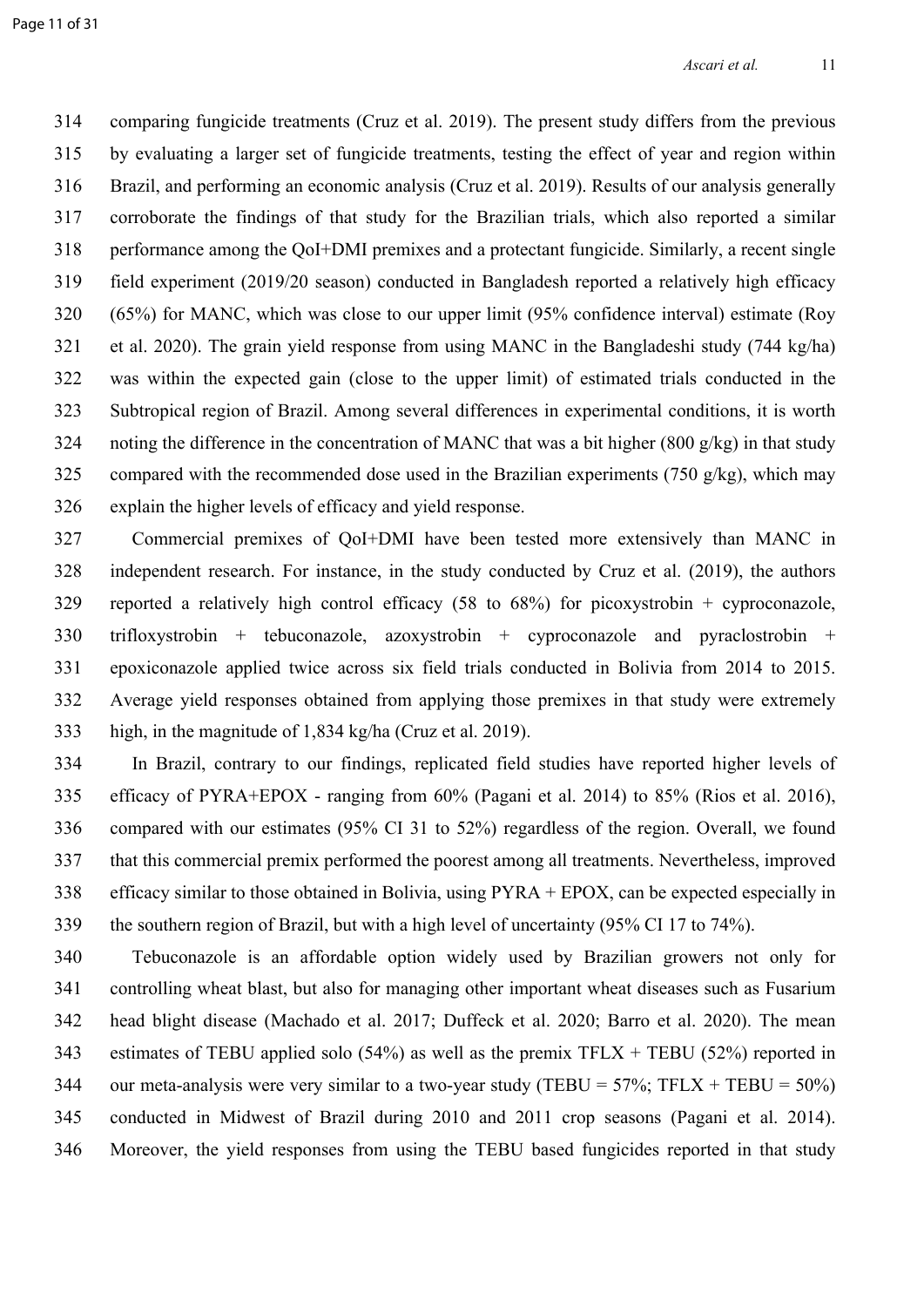$347$  ( $\sim$ 400 kg/ha) [\(Pagani et al. 2014\)](https://www.zotero.org/google-docs/?PnjKLO) were within the expected range, mainly for trials conducted in 348 the Subtropics where yield response was greater than in the Tropical region.

349 In general, the levels of control were superior and, on average, 18 percent points greater 350 in the Subtropical region (54 to 66%) compared with the Tropical region (24 to 47%). The only 351 exception was tebuconazole fungicide for which efficacy was not influenced by region. Our 352 findings demonstrated a similar levels of disease control reported in single studies conducted in 353 the tropics (60%) or Subtropics (85%) [\(Pagani et al. 2014; Rios et al. 2016\)](https://www.zotero.org/google-docs/?c8qpVn).

354 Results of our profitability analysis using the means and respective uncertainty of the 355 estimates of yield return showed that, regardless of the region, the most profitable fungicide was 356 MANC, given its lower price, and similar efficacy and yield response compared with the 357 premixes. Although mancozeb was introduced in 1962, it is still important in the fungicide 358 market worldwide and known to be a cost-effective fungicide [\(Gullino et al. 2010; Thind and](https://www.zotero.org/google-docs/?fgiNsP)  359 [Hollomon 2018\).](https://www.zotero.org/google-docs/?fgiNsP) In fact, the probabilities of breaking even on costs of the commercial premixes 360 of fungicides were generally lower, especially in the Tropical region, for all premixes (which are 361 most costly) than MANC and TEBU, for which high break-even probabilities (> 92%) are 362 expected.

363 It is worth mentioning that there are two different wheat production systems in the tropics of 364 Brazil. The first is the irrigated and high-yielding system and where the blast is not a big concern 365 and the non-irrigated under which the trials were established. In the latter case, sowing dates 366 range from February to May (end of summer to begin of autumn) when the weather conditions 367 are favorable for the disease. The combination of less susceptible cultivars and fungicide 368 protection has been explored to improve disease management. For instance, Rios et al. (2016) 369 reported the effect of cultivar when using PYRA + EPOX with greatest control levels using a 370 cultivar that was considered less susceptible.

371 The use of premixes of single-site amended with multi-site fungicides has been tested more 372 recently for wheat blast control. Preliminary data from the uniform fungicide trials [\(Santana et](https://www.zotero.org/google-docs/?rxkm05)  373 [al. 2019b, 2019a, 2020a, 2020b\)](https://www.zotero.org/google-docs/?rxkm05) have shown grain yield benefits from adding a multi-site 374 fungicide (mancozeb) in the mixture and more data will become available in the near future to 375 confirm this observation. Additionally, the use of multi-site fungicides is important for managing 376 fungicide resistance [\(FRAC-BR 2021\).](https://www.zotero.org/google-docs/?7jTxeR) In fact, less sensitive PoT populations to QoIs and DMIs 377 in Brazil have been reported, associated with mutations in cytochrome b gene (mainly G143A 378 substitution) [\(Castroagudín et al. 2015\)](https://www.zotero.org/google-docs/?a8YQbB) or *CYP51* gene (several mutation points) [\(Dorigan et al.](https://www.zotero.org/google-docs/?gsIUdq)  379 [2019; Poloni et al. 2021\)](https://www.zotero.org/google-docs/?gsIUdq). However, using a relatively long time series we did not find evidence 380 of a decline in fungicide efficacy over the years for all commercial premixes amended with QoI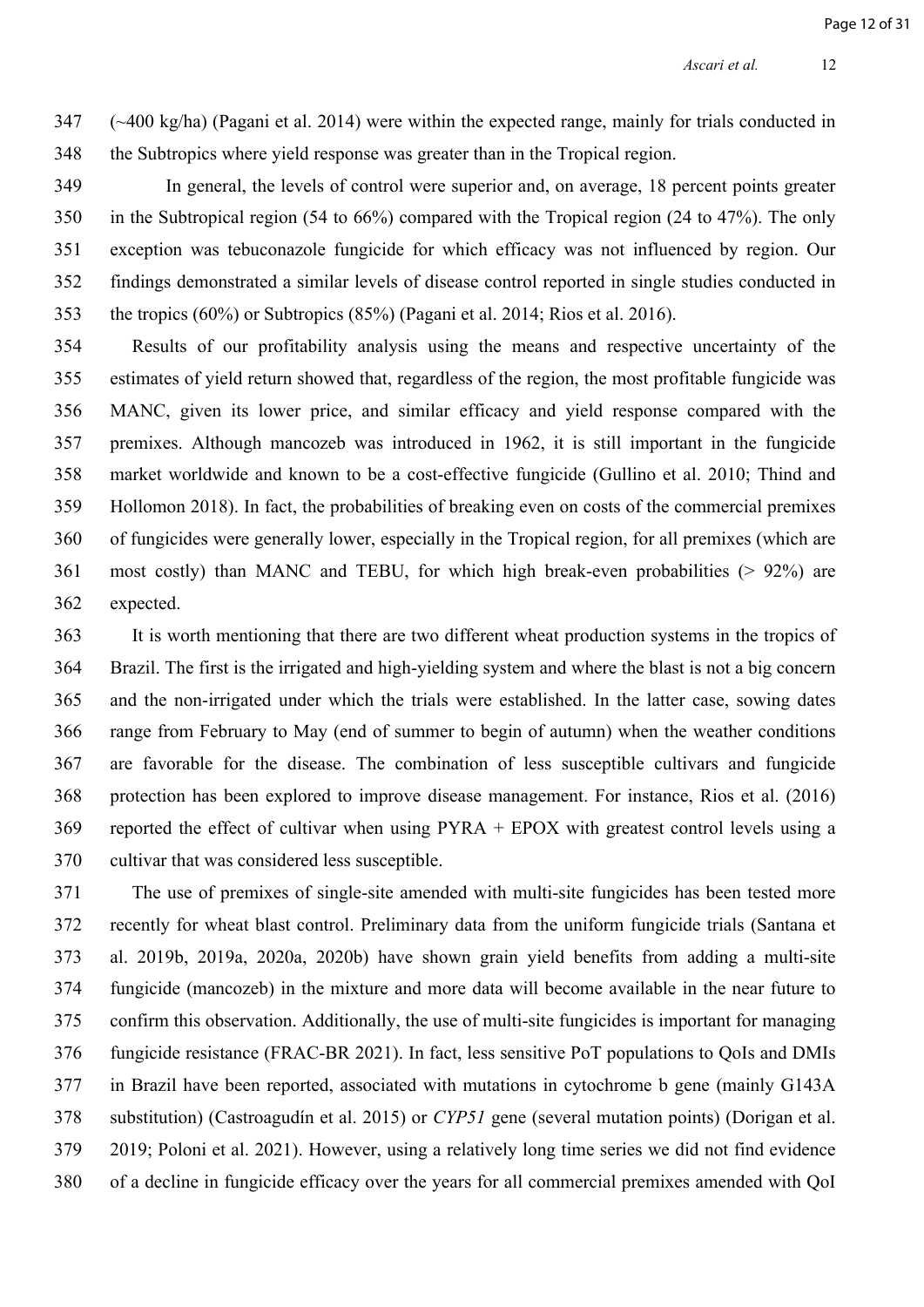381 as well as TEBU applied solo. Whether QoIs are less effective or losing efficacy over the years 382 could not be inferred given that none of the fungicides had QoI as a sole active ingredient. If that 383 happens to be true, and confirmed by field research, it is possible that the DMI component in the 384 premix is responsible for the disease reduction. Further research in this area will be important to 385 contribute to the debate around the risk associated with the use of strobilurins for wheat blast 386 control [\(Castroagudín et al. 2015; Oliveira et al. 2015; Poloni et al. 2021\)](https://www.zotero.org/google-docs/?jt5PFo).

387 In conclusion, the definition of the best options in fungicide programs for managing wheat 388 blast should take into account region-specific factors that affect the performance of fungicides 389 and also the need to extend control for other wheat diseases, a case where QoI + DMI premixes 390 have found use not only in Brazil but elsewhere [\(Blandino et al. 2006; Willyerd et al. 2012;](https://www.zotero.org/google-docs/?vnBV4E)  391 [Barro et al. 2017; Paul et al. 2018b\)](https://www.zotero.org/google-docs/?vnBV4E). Management tactics such as application of site-specific 392 fungicides amended with multi-site fungicides programs; use of locally-adapted wheat cultivars 393 carrying resistance genes against blast; and shifts in sowing time to escape conducive blast 394 weather at heading stage, especially in the tropics, should be considered in an integrated 395 management strategy against wheat blast. Overall, this work confirms the profitability of some 396 site-specific and a multi-site fungicide, report their efficacy, and yield return by controlling 397 wheat blast in both high disease-conducive region (tropical) and moderately disease-conducive 398 region (subtropical) to blast occurrence, which may be useful for decision-making when defining 399 fungicide programs.

400

# 401 **Acknowledgements**

402 The first and senior author acknowledges the financial support provided by the Conselho 403 Nacional de Desenvolvimento Científico e Tecnológico (CNPq/Brazil) for scholarship and 404 research fellowship (PQ-306857/2015-4), respectively. We also acknowledge the financial 405 support provided by the Fundação de Amparo à Pesquisa do Estado de Minas Gerais 406 (Fapemig/Brazil) for a research grant (APQ-03945-16). All other authors are thankful to their 407 institutions and teams for providing the support during the conduction of field experiments and 408 collection of the data.

409

# 410 **Data availability statement**

411 The data and R scripts that support the findings of this study are openly available in the Open 412 Science Framework project at [osf.io/y7sgd/.](https://osf.io/y7sgd/) A website was generated to better visualize the 413 scripts where all data and analyses are documented and reproducible ([git.io/JGVCM\)](https://git.io/JGVCM).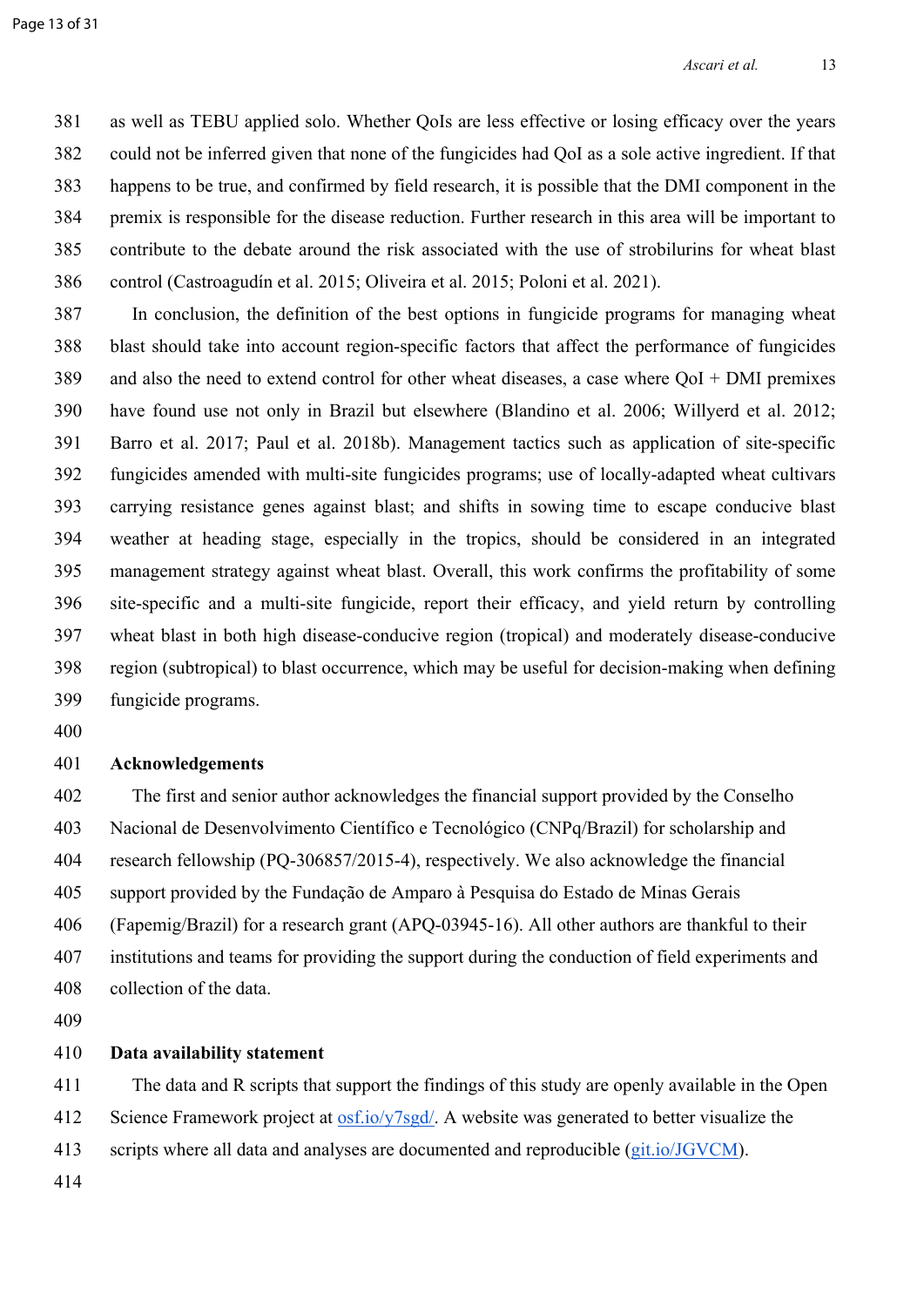| 415 | <b>Author's contribution</b>                                                                         |
|-----|------------------------------------------------------------------------------------------------------|
| 416 | JPA and JPB contributed equally to this study. JPA, JPB and EMD conceived the idea,                  |
| 417 | analyzed the data and wrote the manuscript. KSA analyzed the data and wrote the manuscript.          |
| 418 | FMS planned and coordinated the experiments; JMVP, JLNM, DL, GAMT, CCS, CDSS, ACPG,                  |
| 419 | AABS, CAS, DFC, MAOC, TDNM, DRA, AAPC, LSOM, CMU, WV, and RCSG conducted                             |
| 420 | the field trials and shared the data. All authors provided feedback and approved the final           |
| 421 | manuscript.                                                                                          |
| 422 |                                                                                                      |
| 423 | <b>Conflict of interests</b>                                                                         |
| 424 | The authors declare that they have no conflict of interests.                                         |
| 425 |                                                                                                      |
| 426 | <b>Literature Cited</b>                                                                              |
| 427 | AGROFIT. 2021. Ministério da Agricultura, Pecuária e Abastecimento. Available at:                    |
| 428 | http://agrofit.agricultura.gov.br/agrofit cons/principal agrofit cons [Accessed March<br>17,         |
| 429 | 2021].                                                                                               |
|     |                                                                                                      |
| 430 | AGROLINK.<br>2021.<br>$\mathcal{O}$<br>Portal<br>do<br>conteúdo<br>agropecuário.<br>Available<br>at: |
| 431 | https://www.agrolink.com.br/ [Accessed March 19, 2021].                                              |
| 432 | Barro, J. P., Forte, C. T., Trentin, D., Scariot, M., and Milanesi, P. M. 2017. Effectiveness of     |
| 433 | different fungicide formulations and number of applications in controlling wheat leaf rust.          |
| 434 | Summa Phytopathol. 43:276-280.                                                                       |
| 435 | Barro, J. P., Meyer, M. C., Godoy, C. V., Dias, A. R., Utiamada, C. M., Jaccoud Filho, D. de S.,     |
| 436 | Wruck, D. S. M., Borges, E. P., Siqueri, F., Juliatti, F., Campos, H. D., Junior, J. N., Carneiro,   |
| 437 | L. C., Silva, L. H. C. P., Martins, M. C., Balardin, R. S., Zito, R. K., Furlan, S. H., Venancio,    |
|     |                                                                                                      |

- [W. S., and Del Ponte, E. M. 2019. Performance and profitability of fungicides for managing](https://www.zotero.org/google-docs/?tHn0zA)
- [soybean white mold: A 10-year summary of Cooperative Trials. Plant Dis. 103:2212–2220.](https://www.zotero.org/google-docs/?tHn0zA)
- [Barro, J., Santana, F. M., Machado, F. J., Duffeck, M. R., Lau, D., Sbalcheiro, C. C., Schipanski,](Barro,%20J.,%20Santana,%20F.%20M.,%20Machado,%20F.%20J.,%20Duffeck,%20M.%20R.,%20Lau,%20D.,%20Sbalcheiro,%20C.%20C.,%20Schipanski,%20C.%20A.,%20Chagas,%20D.%20F.,%20Venancio,%20W.%20S.,%20Dallagnol,%20L.%20J.,%20.%202020.%20Are%20DMI+QoI%20fungicide%20premixes%20during%20flowering%20worthwhile%20for%20Fusarium%20head%20blight%20control%20in%20wheat?%20a%20meta-analysis.%20Plant%20Dis.%20Available%20at:%20https://apsjournals.apsnet.org/doi/abs/10.1094/PDIS-09-20-2096-RE%20%5bAccessed%20April%2023,%202021%5d.)
- [C. A., Chagas, D. F., Venancio, W. S., Dallagnol, L. J., Guterres, C. W., Kuhnem, P., Feksa,](Barro,%20J.,%20Santana,%20F.%20M.,%20Machado,%20F.%20J.,%20Duffeck,%20M.%20R.,%20Lau,%20D.,%20Sbalcheiro,%20C.%20C.,%20Schipanski,%20C.%20A.,%20Chagas,%20D.%20F.,%20Venancio,%20W.%20S.,%20Dallagnol,%20L.%20J.,%20.%202020.%20Are%20DMI+QoI%20fungicide%20premixes%20during%20flowering%20worthwhile%20for%20Fusarium%20head%20blight%20control%20in%20wheat?%20a%20meta-analysis.%20Plant%20Dis.%20Available%20at:%20https://apsjournals.apsnet.org/doi/abs/10.1094/PDIS-09-20-2096-RE%20%5bAccessed%20April%2023,%202021%5d.)
- [H. R., and Del Ponte, E. M. 2020. Are DMI+QoI fungicide premixes during flowering](Barro,%20J.,%20Santana,%20F.%20M.,%20Machado,%20F.%20J.,%20Duffeck,%20M.%20R.,%20Lau,%20D.,%20Sbalcheiro,%20C.%20C.,%20Schipanski,%20C.%20A.,%20Chagas,%20D.%20F.,%20Venancio,%20W.%20S.,%20Dallagnol,%20L.%20J.,%20.%202020.%20Are%20DMI+QoI%20fungicide%20premixes%20during%20flowering%20worthwhile%20for%20Fusarium%20head%20blight%20control%20in%20wheat?%20a%20meta-analysis.%20Plant%20Dis.%20Available%20at:%20https://apsjournals.apsnet.org/doi/abs/10.1094/PDIS-09-20-2096-RE%20%5bAccessed%20April%2023,%202021%5d.)
- [worthwhile for Fusarium head blight control in wheat? a meta-analysis. Plant Dis. Available](Barro,%20J.,%20Santana,%20F.%20M.,%20Machado,%20F.%20J.,%20Duffeck,%20M.%20R.,%20Lau,%20D.,%20Sbalcheiro,%20C.%20C.,%20Schipanski,%20C.%20A.,%20Chagas,%20D.%20F.,%20Venancio,%20W.%20S.,%20Dallagnol,%20L.%20J.,%20.%202020.%20Are%20DMI+QoI%20fungicide%20premixes%20during%20flowering%20worthwhile%20for%20Fusarium%20head%20blight%20control%20in%20wheat?%20a%20meta-analysis.%20Plant%20Dis.%20Available%20at:%20https://apsjournals.apsnet.org/doi/abs/10.1094/PDIS-09-20-2096-RE%20%5bAccessed%20April%2023,%202021%5d.)
- [at: https://apsjournals.apsnet.org/doi/abs/10.1094/PDIS-09-20-2096-RE \[Accessed April 23,](Barro,%20J.,%20Santana,%20F.%20M.,%20Machado,%20F.%20J.,%20Duffeck,%20M.%20R.,%20Lau,%20D.,%20Sbalcheiro,%20C.%20C.,%20Schipanski,%20C.%20A.,%20Chagas,%20D.%20F.,%20Venancio,%20W.%20S.,%20Dallagnol,%20L.%20J.,%20.%202020.%20Are%20DMI+QoI%20fungicide%20premixes%20during%20flowering%20worthwhile%20for%20Fusarium%20head%20blight%20control%20in%20wheat?%20a%20meta-analysis.%20Plant%20Dis.%20Available%20at:%20https://apsjournals.apsnet.org/doi/abs/10.1094/PDIS-09-20-2096-RE%20%5bAccessed%20April%2023,%202021%5d.)
- [2021\].](Barro,%20J.,%20Santana,%20F.%20M.,%20Machado,%20F.%20J.,%20Duffeck,%20M.%20R.,%20Lau,%20D.,%20Sbalcheiro,%20C.%20C.,%20Schipanski,%20C.%20A.,%20Chagas,%20D.%20F.,%20Venancio,%20W.%20S.,%20Dallagnol,%20L.%20J.,%20.%202020.%20Are%20DMI+QoI%20fungicide%20premixes%20during%20flowering%20worthwhile%20for%20Fusarium%20head%20blight%20control%20in%20wheat?%20a%20meta-analysis.%20Plant%20Dis.%20Available%20at:%20https://apsjournals.apsnet.org/doi/abs/10.1094/PDIS-09-20-2096-RE%20%5bAccessed%20April%2023,%202021%5d.)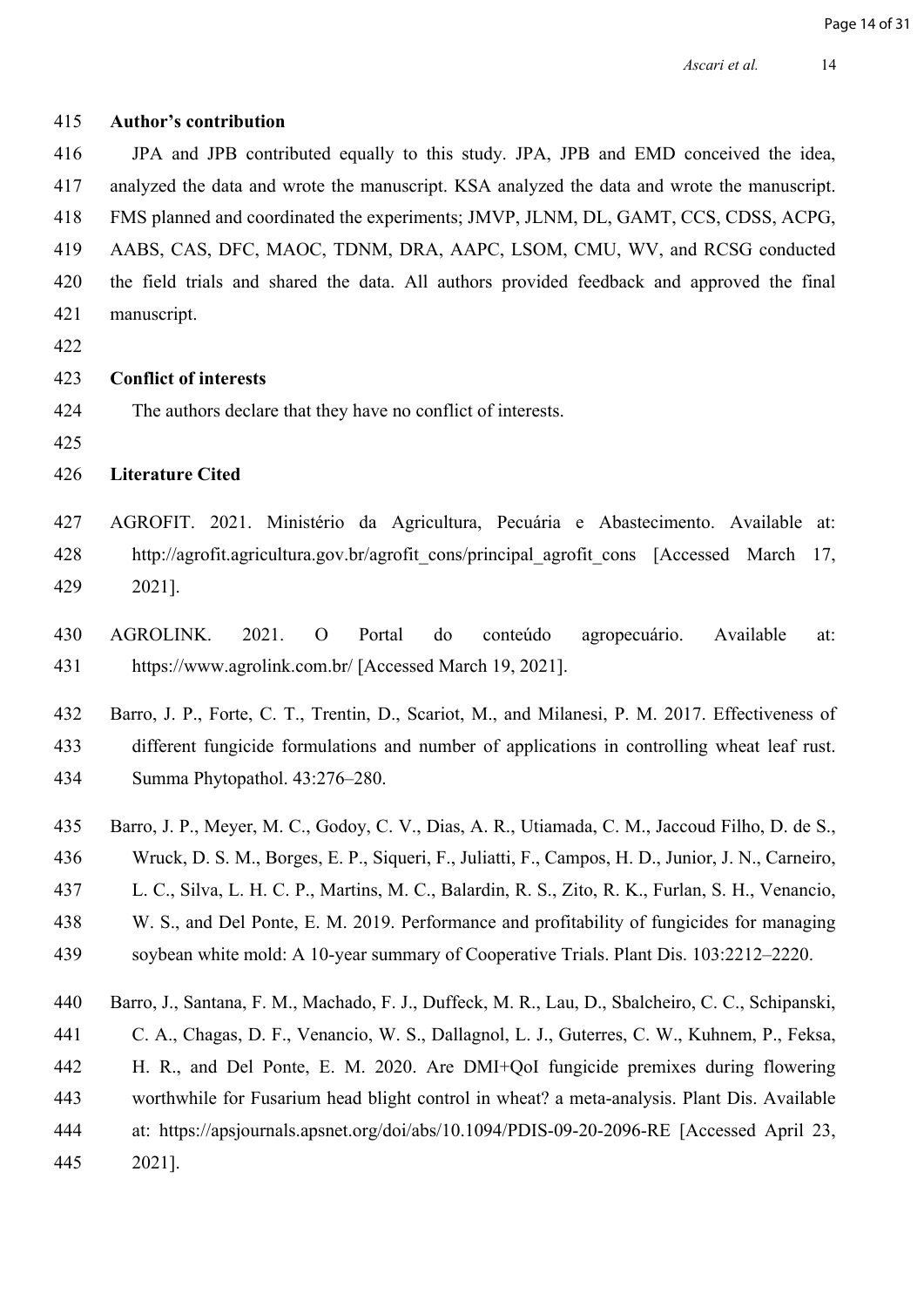- [Blandino, M., Minelli, L., and Reyneri, A. 2006. Strategies for the chemical control of Fusarium](https://www.zotero.org/google-docs/?tHn0zA)   [head blight: Effect on yield, alveographic parameters and deoxynivalenol contamination in](https://www.zotero.org/google-docs/?tHn0zA)   [winter wheat grain. Eur. J. Agron. 25:193–201.](https://www.zotero.org/google-docs/?tHn0zA)
- 449 Cardoso, C. A. A., Reis, E. M., and Moreira, E. N. 2008. Development of a warning system for 450 wheat blast caused by *Pyricularia Grisea*. Summa Phytopathol. 34:216–21.
- [Castroagudín, V. L., Ceresini, P. C., de Oliveira, S. C., Reges, J. T. A., Maciel, J. L. N., Bonato,](https://www.zotero.org/google-docs/?tHn0zA)   [A. L. V., Dorigan, A. F., and McDonald, B. A. 2015. Resistance to QoI fungicides is](https://www.zotero.org/google-docs/?tHn0zA)   [widespread in Brazilian populations of the wheat blast pathogen](https://www.zotero.org/google-docs/?tHn0zA) *Magnaporthe oryzae*.  [Phytopathology 105:284–294.](https://www.zotero.org/google-docs/?tHn0zA)
- 
- [Ceresini, P. C., Castroagudín, V. L., Rodrigues, F. Á., Rios, J. A., Aucique-Pérez, C. E.,](https://www.zotero.org/google-docs/?tHn0zA)
- [Moreira, S. I., Croll, D., Alves, E., Carvalho, G., Maciel, J. L. M., and Mcdonald, B. A. 2019.](https://www.zotero.org/google-docs/?tHn0zA)
- [Wheat blast: from its origins in South America to its emergence as a global threat: Wheat](https://www.zotero.org/google-docs/?tHn0zA)
- [Blast. Mol. Plant Pathol. 20:155–172.](https://www.zotero.org/google-docs/?tHn0zA)
- [Ceresini, P. C., Castroagudín, V. L., Rodrigues, F. Á., Rios, J. A., Eduardo Aucique-Pérez, C.,](https://www.zotero.org/google-docs/?tHn0zA)   [Moreira, S. I., Alves, E., Croll, D., and Maciel, J. L. N. 2018. Wheat Blast: Past, present, and](https://www.zotero.org/google-docs/?tHn0zA)   [future. Annu. Rev. Phytopathol. 56:427–456.](https://www.zotero.org/google-docs/?tHn0zA)
- [Chakraborty, M., Mahmud, N. U., Gupta, D. R., Tareq, F. S., Shin, H. J., and Islam, T. 2020a.](https://www.zotero.org/google-docs/?tHn0zA)   [Inhibitory effects of linear lipopeptides from a marine](https://www.zotero.org/google-docs/?tHn0zA) *Bacillus subtilis* on the wheat blast 464 fungus *[Magnaporthe oryzae Triticum](https://www.zotero.org/google-docs/?tHn0zA)*. Front. Microbiol. 11:1–14.
- [Chakraborty, M., Mahmud, N. U., Muzahid, A. N. M., Rabby, S. M. F., and Islam, T. 2020b.](https://www.zotero.org/google-docs/?tHn0zA)  466 Oligomycins inhibit *Magnaporthe oryzae Triticum* [and suppress wheat blast disease. PLOS](https://www.zotero.org/google-docs/?tHn0zA)   [ONE 15:1–16.](https://www.zotero.org/google-docs/?tHn0zA)
- [Coelho, M. A. de O., Torres, G. A. M., Cecon, P. R., and Santana, F. M. 2016. Sowing date](https://www.zotero.org/google-docs/?tHn0zA)   [reduces the incidence of wheat blast disease. Pesqui. Agropecu. Bras. 51:631–637.](https://www.zotero.org/google-docs/?tHn0zA)
- [Comissão Brasileira de Pesquisa de Trigo e Triticale. 2020.](https://www.zotero.org/google-docs/?tHn0zA) *Informações Técnicas para Trigo e Triticale*[. 13th ed. Passo Fundo, RS. Brasil: Biotrigo Genética.](https://www.zotero.org/google-docs/?tHn0zA)
- [Cruppe, G., Cruz, C. D., Peterson, G., Pedley, K., Asif, M., Fritz, A., Calderon, L., Silva, C. L.,](https://www.zotero.org/google-docs/?tHn0zA)
- [Todd, T., Kuhnem, P., Singh, P. K., Singh, R. P., Braun, H. J., Barma N. C. D., and Valent, B.](https://www.zotero.org/google-docs/?tHn0zA)
- [2020. Novel sources of wheat head blast resistance in modern breeding lines and wheat wild](https://www.zotero.org/google-docs/?tHn0zA)
- [relatives. Plant Dis. 104:35–43.](https://www.zotero.org/google-docs/?tHn0zA)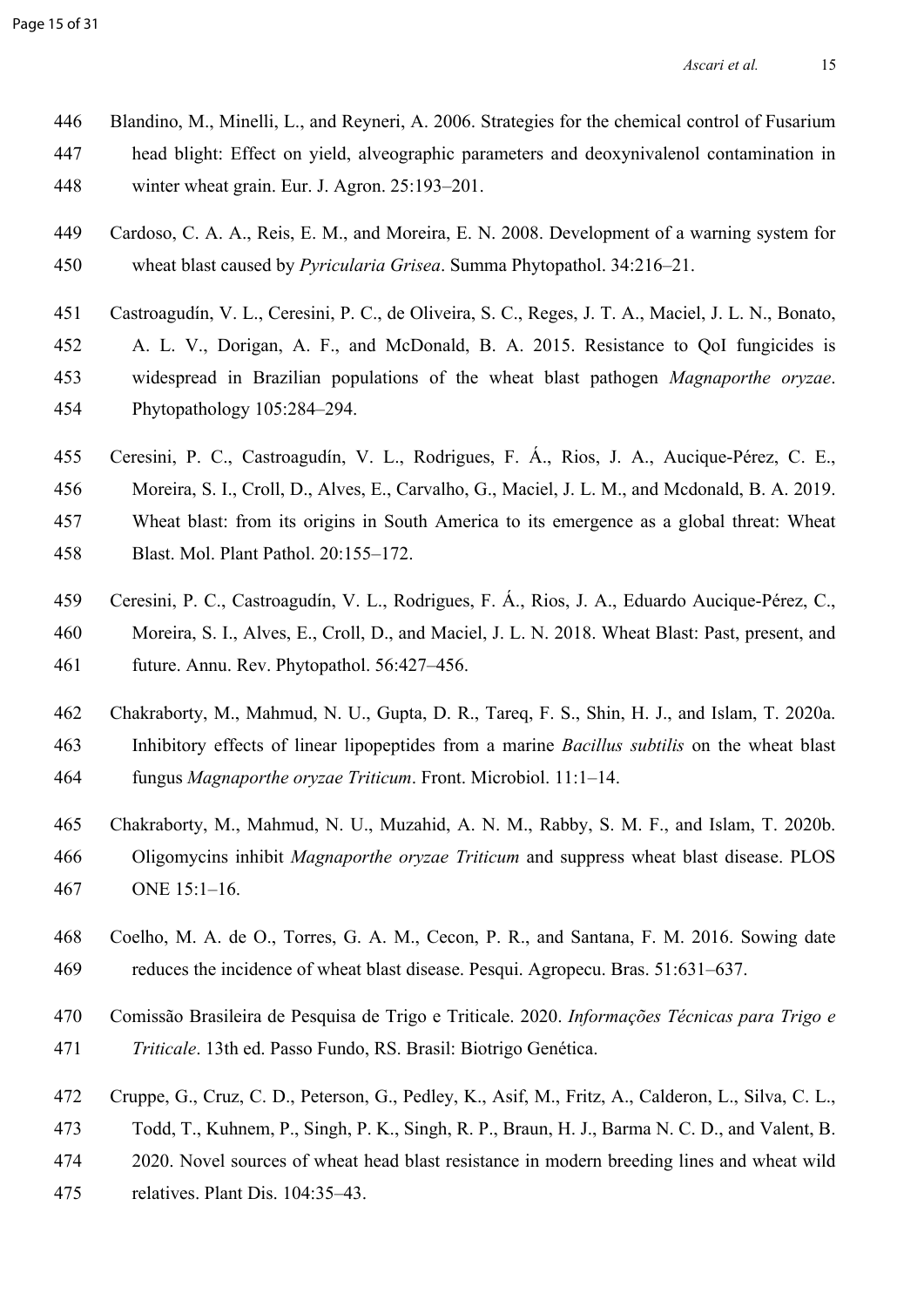- [Cruz, C. D., Santana, F. M., Todd, T. C., Maciel, J. L. N., Kiyuna, J., Baldelomar, D. F., Cruz, C.](https://www.zotero.org/google-docs/?tHn0zA)
- [P., Lau, D., Seixas, C. S., Goulart, A. C. P., Sussel, A. A., Schipanski, C. A., Chargas, D. F.,](https://www.zotero.org/google-docs/?tHn0zA)
- [Coelho, M., Montecelli, T. D. N., Utiamada, C., Custódio, A. P., Rivadeneira, M. G., Bockus,](https://www.zotero.org/google-docs/?tHn0zA)
- [W., and Valent, B. 2019. Multi-environment assessment of fungicide performance for](https://www.zotero.org/google-docs/?tHn0zA)
- [managing wheat head blast \(WHB\) in Brazil and Bolivia. Trop. Plant Pathol. 44:183–191.](https://www.zotero.org/google-docs/?tHn0zA)
- [Cruz, C. D., and Valent, B. 2017. Wheat blast disease: Danger on the move. Trop. Plant Pathol.](https://www.zotero.org/google-docs/?tHn0zA)   [42:210–222.](https://www.zotero.org/google-docs/?tHn0zA)
- [Cruz, M. F. A., Rios, J. A., Araujo, L., and Ávila Rodrigues, F. 2016. Infection process of](https://www.zotero.org/google-docs/?tHn0zA)  *Pyricularia oryzae* [on the leaves of wheat seedlings. Trop. Plant Pathol. 41:123–127.](https://www.zotero.org/google-docs/?tHn0zA)
- [Dalla Lana, F., Paul, P. A., Godoy, C. V., Utiamada, C. M., da Silva, L. H. C. P., Siqueri, F. V.,](https://www.zotero.org/google-docs/?tHn0zA)
- [Forceline, C. A., Jaccound-Filho, D. S., Miguel-Wruck, D. S., Borges, E. P., Juliatti, F. C.,](https://www.zotero.org/google-docs/?tHn0zA)
- [Campos, H. D., Nunes-Junior, J., Carneiro, L. C., Canteri, M. C., Ito, M. F., Meyer, M. C.,](https://www.zotero.org/google-docs/?tHn0zA)
- [Martins, M. C., Balardin, R. S., Furlan, S. H., Carlin, V. J., and Del Ponte, E. M. 2018. Meta-](https://www.zotero.org/google-docs/?tHn0zA) [analytic modeling of the decline in performance of fungicides for managing soybean rust after](https://www.zotero.org/google-docs/?tHn0zA)   [a decade of use in Brazil. Plant Dis. 102:807–817.](https://www.zotero.org/google-docs/?tHn0zA)
- [Dorigan, A. F., Carvalho, G. D., Poloni, N. M., Negrisoli, M. M., Maciel, J. L. N., and Ceresini,](https://www.zotero.org/google-docs/?tHn0zA)
- [P. C. 2019. Resistance to triazole fungicides in](https://www.zotero.org/google-docs/?tHn0zA) *Pyricularia* species associated with invasive  [plants from wheat fields in Brazil. Acta Sci. Agron. 41:1–10.](https://www.zotero.org/google-docs/?tHn0zA)
- [Duffeck, M. R., Alves, K. S., Machado, F. J., Esker, P. D., and Del Ponte, E. M. 2020. Modeling](https://www.zotero.org/google-docs/?tHn0zA)
- [yield losses and fungicide profitability for managing Fusarium head blight in Brazilian spring](https://www.zotero.org/google-docs/?tHn0zA)   [wheat. Phytopathology 110:370–378.](https://www.zotero.org/google-docs/?tHn0zA)
- [FRAC-BR. 2021. Comitê de Ação a Resistência a Fungicidas. Frac-Br. Available at:](https://www.zotero.org/google-docs/?tHn0zA)   [https://www.frac-br.org \[Accessed May 31, 2021\].](https://www.zotero.org/google-docs/?tHn0zA)
- [Goulart, A. C. P., and Paiva, A. 1993. Evaluation of fungicides for control of wheat \(](https://www.zotero.org/google-docs/?tHn0zA)*Triticum*
- *aestivum* L.) blast (*Pyricularia grisea*), 1991. In *[Annual Wheat Newsletter](https://www.zotero.org/google-docs/?tHn0zA)*, Fort Collins:
- [Department of Agronomy, Colorado State University.](https://www.zotero.org/google-docs/?tHn0zA)
- 502 Goulart, A. C. P., and Paiva, F. de A. 2000. *[Avaliação de Perdas no Rendimento de Grãos de](https://www.zotero.org/google-docs/?tHn0zA)*
- *[Trigo Causadas por Pyricularia grisea, no Período de 1988 a 1992, em Mato Grosso do Sul](https://www.zotero.org/google-docs/?tHn0zA)*.
- [7th ed. Dourados/MS: Embrapa.](https://www.zotero.org/google-docs/?tHn0zA)
- [Goulart, A. C. P., Paiva, F., and Mesquita, A. N. 1990. Occurrence and losses caused by wheat](https://www.zotero.org/google-docs/?tHn0zA)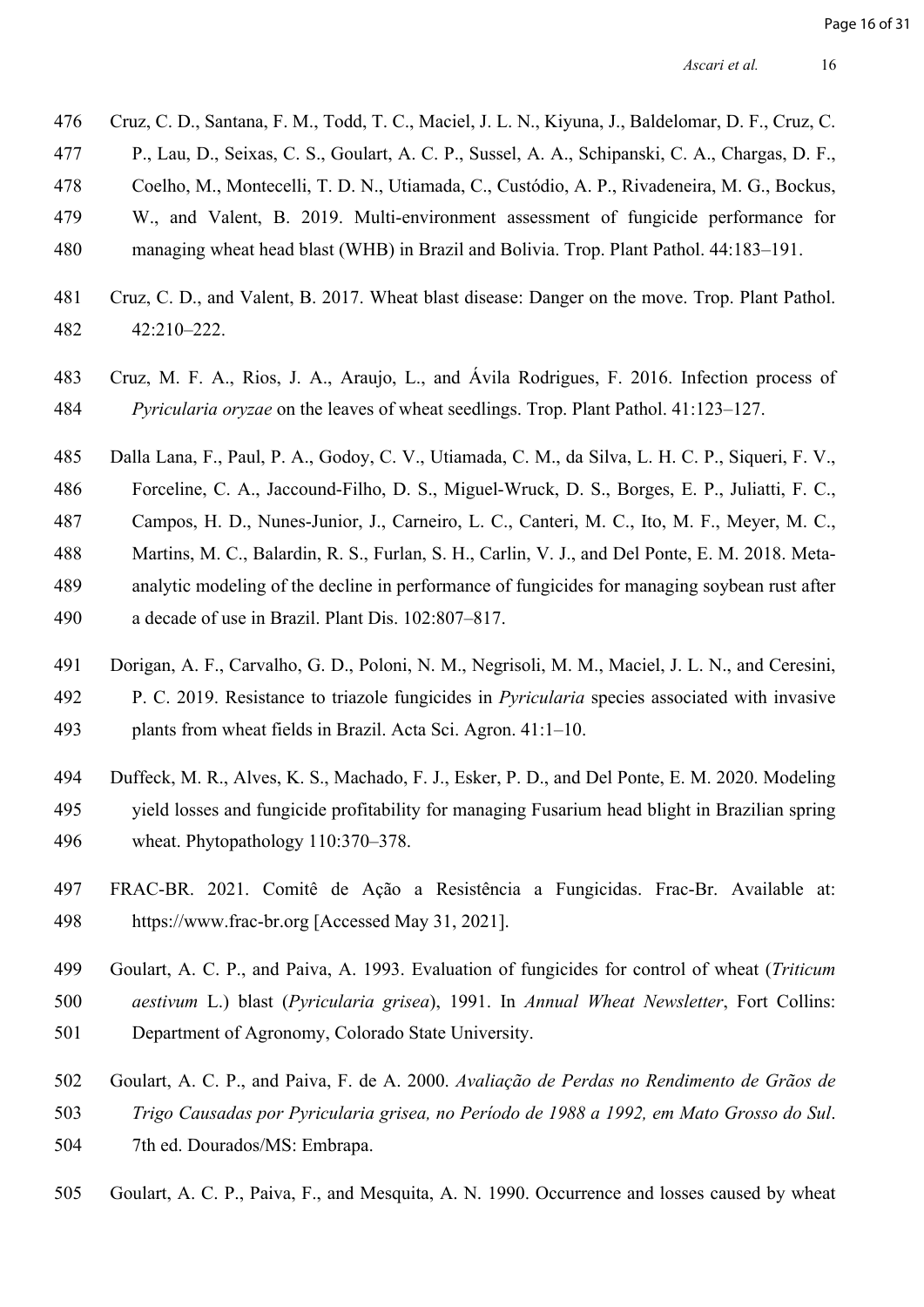| 506 | (Triticum aestivum L.) blast (Pyricularia oryzae Cav.) in the state of Mato Grosso do Sul, in |
|-----|-----------------------------------------------------------------------------------------------|
| 507 | 1988. In Annual Wheat Newsletter, Fort Collins: Department of Agronomy, Colorado State        |
| 508 | University.                                                                                   |

- [Gullino, M. L., Tinivella, F., Garibaldi, A., Kemmitt, G. M., Bacci, L., and Sheppard, B. 2010.](https://www.zotero.org/google-docs/?tHn0zA)   [Mancozeb: Past, present, and future. Plant Dis. 94:1076–1087.](https://www.zotero.org/google-docs/?tHn0zA)
- [Higgins, J. P. T., Jackson, D., Barrett, J. K., Lu, G., Ades, A. E., and White, I. R. 2012.](https://www.zotero.org/google-docs/?tHn0zA)   [Consistency and inconsistency in network meta](https://www.zotero.org/google-docs/?tHn0zA)-analysis: Concepts and models for multi-arm  [studies. Res. Synth. Methods 3:98–110.](https://www.zotero.org/google-docs/?tHn0zA)
- [Igarashi, S., Utiamada, C. M., Igarashi, L. C., Kazuma, A. H., and Lopes, R. 1986. Occurrence](https://www.zotero.org/google-docs/?tHn0zA)  515 of *Pyricularia* sp. in wheat (*Triticum aestivum* [L.\) in the State of Parana, Brazil. Fitopatol.](https://www.zotero.org/google-docs/?tHn0zA)   [Bras. 11:351–352.](https://www.zotero.org/google-docs/?tHn0zA)
- [Islam, M. T., Kim, K.-H., and Choi, J. 2019. Wheat Blast in Bangladesh: The current situation](https://www.zotero.org/google-docs/?tHn0zA)   [and future impacts. Plant Pathol. J. 35:1–10.](https://www.zotero.org/google-docs/?tHn0zA)
- [Machado, F. J., Santana, F. M., Lau, D., and Del Ponte, E. M. 2017. Quantitative review of the](https://www.zotero.org/google-docs/?tHn0zA)   [effects of triazole and benzimidazole fungicides on Fusarium head blight and wheat yield in](https://www.zotero.org/google-docs/?tHn0zA)   [Brazil. Plant Dis. 101:1633–1641.](https://www.zotero.org/google-docs/?tHn0zA)
- [Maciel, J. L. N., Danelli, A. L. D., Boaretto, C., and Forcelini, C. A. 2013. Diagrammatic scale](https://www.zotero.org/google-docs/?tHn0zA)   [for the assessment of blast on wheat spikes. Summa Phytopathol. 39:162–166.](https://www.zotero.org/google-docs/?tHn0zA)
- [Madden, L. V., Piepho, H.-P., and Paul, P. A. 2016. Statistical models and methods for network](https://www.zotero.org/google-docs/?tHn0zA)   [meta-analysis. Phytopathology 106:792–806.](https://www.zotero.org/google-docs/?tHn0zA)
- [Malaker, P. K., Barma, N. C. D., Tiwari, T. P., Collis, W. J., Duveiller, E., Singh, P. K., Joshi, A.](https://www.zotero.org/google-docs/?tHn0zA)   [K., Singh, R. P., Braun, H. J., Peterson, G. L., Pedley, K. F., Farman, M. L., and Valent, B.](https://www.zotero.org/google-docs/?tHn0zA)   [2016. First report of wheat blast caused by](https://www.zotero.org/google-docs/?tHn0zA) *Magnaporthe oryzae* pathotype *Triticum* in  [Bangladesh. Plant Dis. 100:2330.](https://www.zotero.org/google-docs/?tHn0zA)
- [Oliveira, S. C., Castroagudín, V. L., Maciel, J. L. N., Pereira, D. A. dos S., and Ceresini, P. C.](https://www.zotero.org/google-docs/?tHn0zA)
- [2015. Resistência cruzada aos fungicidas QoI azoxistrobina e piraclostrobina no patógeno da](https://www.zotero.org/google-docs/?tHn0zA)  532 brusone do trigo *Pyricularia oryzae* [no Brasil. Summa Phytopathol. 41:298–304.](https://www.zotero.org/google-docs/?tHn0zA)
- [Pagani, A. P. S., Dianese, A. C., and Café-Filho, A. C. 2014. Management of wheat blast with](https://www.zotero.org/google-docs/?tHn0zA)   [synthetic fungicides, partial resistance and silicate and phosphate minerals. Phytoparasitica](https://www.zotero.org/google-docs/?tHn0zA)
- [42:609–617.](https://www.zotero.org/google-docs/?tHn0zA)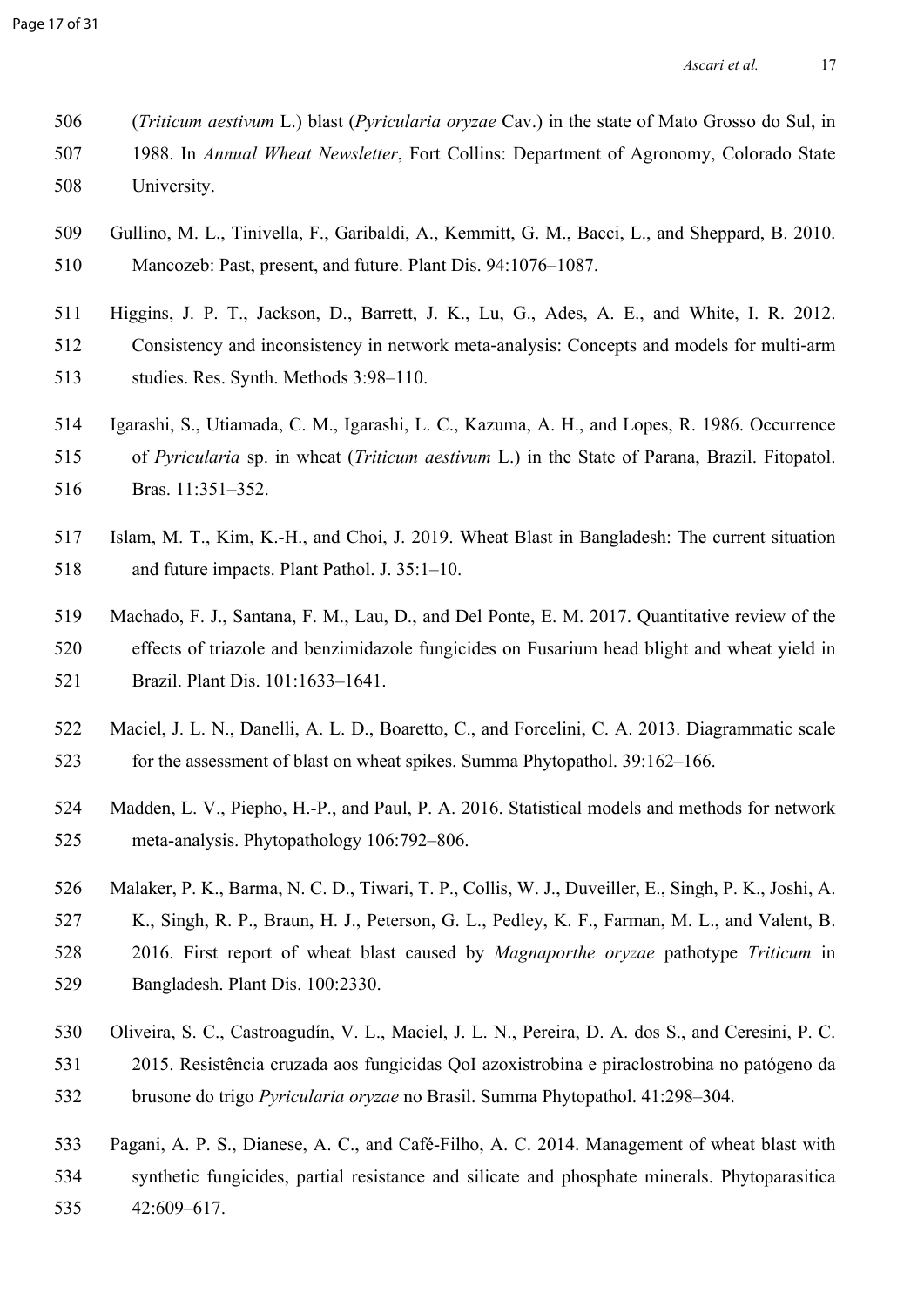[Paul, P. A., Bradley, C. A., Madden, L. V., Dalla Lana, F., Bergstrom, G. C., Dill-Macky, R.,](https://www.zotero.org/google-docs/?tHn0zA)   [Wise, K. A., Esker P. D., McMullen, M., Grybauskas, A., Kirk, W. W., Milus, E., and Ruden,](https://www.zotero.org/google-docs/?tHn0zA)   [K. 2018a. Effects of pre- and post anthesis applications of demethylation inhibitor fungicides](https://www.zotero.org/google-docs/?tHn0zA)   [on Fusarium head blight and deoxynivalenol in spring and winter wheat. Plant Dis. 102:2500–](https://www.zotero.org/google-docs/?tHn0zA)  [2510.](https://www.zotero.org/google-docs/?tHn0zA)

- [Paul, P. A., Bradley, C. A., Madden, L. V., Lana, F. D., Bergstrom, G. C., Dill-Macky, R., Esker](https://www.zotero.org/google-docs/?tHn0zA)   [P. D., Wise, K. A., McMullen, M., Grybauskas, A., Kirk, W. W., and Ruden, K. 2018b. Meta-](https://www.zotero.org/google-docs/?tHn0zA) [analysis of the effects of QoI and DMI fungicide combinations on Fusarium head blight and](https://www.zotero.org/google-docs/?tHn0zA)   [deoxynivalenol in wheat. Plant Dis. 102:2602–2615.](https://www.zotero.org/google-docs/?tHn0zA)
- [Paul, P. A., Lipps, P. E., Hershman, D. E., McMullen, M. P., Draper, M. A., and Madden, L. V.](https://www.zotero.org/google-docs/?tHn0zA)   [2008. Efficacy of triazole-based fungicides for Fusarium head blight and deoxynivalenol](https://www.zotero.org/google-docs/?tHn0zA)   [control in wheat: A multivariate meta-analysis. Phytopathology 98:999–1011.](https://www.zotero.org/google-docs/?tHn0zA)
- [Paul, P. A., McMullen, M. P., Hershman, D. E., and Madden, L. V. 2010. Meta-analysis of the](https://www.zotero.org/google-docs/?tHn0zA)   [effects of triazole-based fungicides on wheat yield and test weight as influenced by Fusarium](https://www.zotero.org/google-docs/?tHn0zA)   [head blight intensity. Phytopathology 100:160–171.](https://www.zotero.org/google-docs/?tHn0zA)
- [Perelló, A. E., Martinez, I., Sanabria, A., Altamirano, R., and Sibole, J. V. 2017. Pathogenicity](https://www.zotero.org/google-docs/?tHn0zA)  552 of isolates of *Magnaporthe* [spp. from wheat and grasses infecting seedlings and mature wheat](https://www.zotero.org/google-docs/?tHn0zA)   [plants in Argentina. Plant Pathol. 66:1149–1161.](https://www.zotero.org/google-docs/?tHn0zA)
- 554 Piepho, H. P. 2014. Network-meta analysis made easy: Detection of inconsistency using factorial 555 analysis-of-variance models. BMC Med. Res. Methodol. 14 Available at: 556 https://bmcmedresmethodol.biomedcentral.com/articles/10.1186/1471-2288-14-61 [Accessed 557 March 25, 2020].
- [Poloni, N. M., Carvalho, G., Vicentini, S. N. C., Dorigan, A. F., Maciel, J. L. N., McDonald, B.](https://www.zotero.org/google-docs/?tHn0zA)   [A., Moreira, S. I., Hawkins, N., Fraaije, B. A., Kelly, D. E., Kelly, S. L., and Ceresini, P.C.](https://www.zotero.org/google-docs/?tHn0zA)   [2021. Widespread distribution of resistance to triazole fungicides in Brazilian populations of](https://www.zotero.org/google-docs/?tHn0zA)
- [the wheat blast pathogen. Plant Pathol. 70:436–448.](https://www.zotero.org/google-docs/?tHn0zA)
- 562 R Core Team. 2021. *[R: A Language and Environment for Statistical Computing](https://www.zotero.org/google-docs/?tHn0zA)*. Vienna,  [Austria: R Foundation for Statistical Computing. Available at: https://www.R-project.org/.](https://www.zotero.org/google-docs/?tHn0zA)
- [Rios, J. A., Rios, V. S., Paul, P. A., Souza, M. A., Araujo, L., and Rodrigues, F. A. 2016.](https://www.zotero.org/google-docs/?tHn0zA)   [Fungicide and cultivar effects on the development and temporal progress of wheat blast under](https://www.zotero.org/google-docs/?tHn0zA)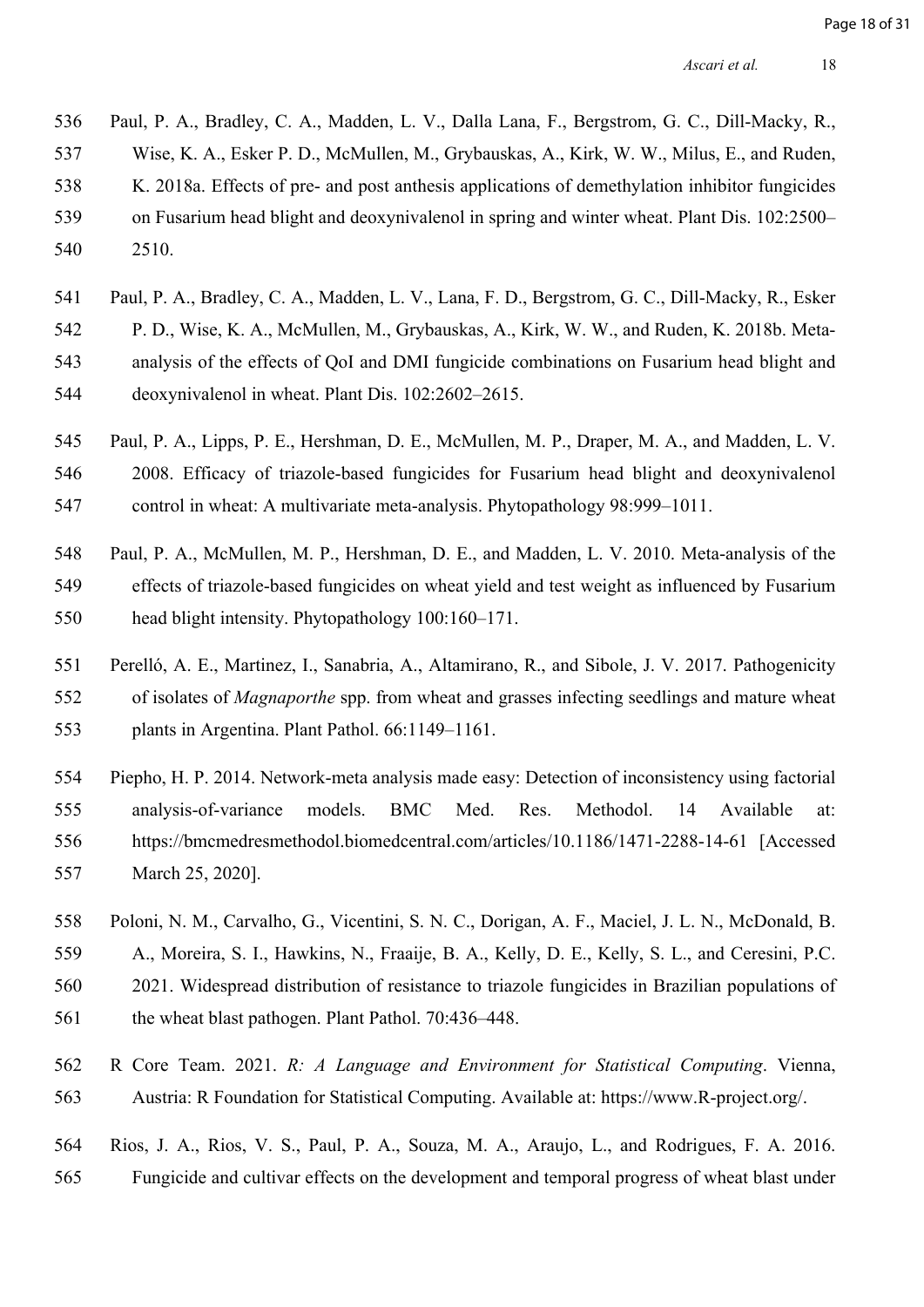- [field conditions. Crop Prot. 89:152–160.](https://www.zotero.org/google-docs/?tHn0zA)
- [Roy, K. K., Anwar, M. B., Mustarin, K.-E.-, Reza, M. M. A., Muzahid-E-Rahman, M., Malaker,](https://www.zotero.org/google-docs/?tHn0zA)
- [P. K., Barma, N. C. D., and Singh, P. K. 2020. Evaluation of different fungicides \(chemical,](https://www.zotero.org/google-docs/?tHn0zA)   [botanical and bio-agent\) in controlling wheat blast in a blast prone area in Bangladesh. Arch.](https://www.zotero.org/google-docs/?tHn0zA)   [Phytopathol. Plant Prot. 1–9.](https://www.zotero.org/google-docs/?tHn0zA)
- [Santana, F. M., Lau, D., Sbalcheiro, C. C., Aguilera, J. G., Goulart, A. C. P., Sussel, A. A. B.,](https://www.zotero.org/google-docs/?tHn0zA)
- [Schipanski, C. A., Coelho, M. A. O., Utiamada, C. M., Montecelli, T. D. N., Seixas, C. D. S.,](https://www.zotero.org/google-docs/?tHn0zA)
- 573 and Custódio, A. A. P. 2016a. *[Eficiência de fungicidas para o controle da brusone do trigo:](https://www.zotero.org/google-docs/?tHn0zA)*
- *[resultados dos ensaios cooperativos safra 2013](https://www.zotero.org/google-docs/?tHn0zA)*. Passo Fundo, RS. Brasil: Embrapa Trigo.
- [Santana, F. M., Lau, D., Sbalcheiro, C. C., Aguilera, J. G., Goulart, A. C. P., Sussel, A. A. B.,](https://www.zotero.org/google-docs/?tHn0zA)
- [Schipanski, C. A., Coelho, M. A. O., Utiamada, C. M., Montecelli, T. D. N., Seixas, C. D. S.,](https://www.zotero.org/google-docs/?tHn0zA)
- [Custódio, A. A. P., and Venâncio, W. S. 2016b.](https://www.zotero.org/google-docs/?tHn0zA) *Eficiência de fungicidas para o controle da*
- *[brusone do trigo: resultados dos ensaios cooperativos safra 2014](https://www.zotero.org/google-docs/?tHn0zA)*. Passo Fundo, RS. Brasil:
- [Embrapa Trigo.](https://www.zotero.org/google-docs/?tHn0zA)
- [Santana, F. M., Lau, D., Sbalcheiro, C. C., Goulart, A. C. P., Custódio, A. A. P., Venâncio, W.](https://www.zotero.org/google-docs/?tHn0zA)  581 S., Goussain, R. C. S., Amaral, D. R. A., Seixas, C. D. S., and Venancio, J. F. 2016c. *[Eficiência de fungicidas para controle de brusone de trigo: resultados dos ensaios](https://www.zotero.org/google-docs/?tHn0zA)  cooperativos – safra 2015*[. Passo Fundo, RS. Brasil: Embrapa Trigo.](https://www.zotero.org/google-docs/?tHn0zA)
- [Santana, F. M., Lau, D., Sbalcheiro, C. C., Goussain, R. C. S., Venancio, W. S., Custódio, A. A.](https://www.zotero.org/google-docs/?tHn0zA)   [P., Moreira, L. S. O., and Sussel A. A. B. 2020a.](https://www.zotero.org/google-docs/?tHn0zA) *Eficiência de fungicidas para controle de [brusone de trigo: resultados dos ensaios cooperativos, safra 2018](https://www.zotero.org/google-docs/?tHn0zA)*. Passo Fundo, RS. Brasil:  [Embrapa Trigo.](https://www.zotero.org/google-docs/?tHn0zA)
- [Santana, F. M., Lau, D., Sbalcheiro, C. C., Sussel, A. A. B., Goussain, R. C. S., Venancio, W. S.,](https://www.zotero.org/google-docs/?tHn0zA)   [Custódio, A. A. P., and Moreira, L. S. O. 2019a.](https://www.zotero.org/google-docs/?tHn0zA) *Eficiência de fungicidas para controle de*
- *[brusone de trigo: resultados dos ensaios Cooperativos safra 2017](https://www.zotero.org/google-docs/?tHn0zA)*. Passo Fundo, RS. Brasil:
- [Embrapa Trigo.](https://www.zotero.org/google-docs/?tHn0zA)
- [Santana, F. M., Lau, D., Sbalcheiro, C. C., Sussel, A. A. B., Seixas, C. D. S., Venancio, W. S.,](https://www.zotero.org/google-docs/?tHn0zA)  593 and Nicolau, M. 2019b. *[Eficiência de fungicidas para controle da brusone de trigo:](https://www.zotero.org/google-docs/?tHn0zA)  [resultados dos ensaios cooperativos, safra 2016](https://www.zotero.org/google-docs/?tHn0zA)*. Passo Fundo, RS. Brasil: Embrapa Trigo.
- [Santana, F. M., Lau, D., Sbalcheiro, C. C., Sussel, A. A. B., Venancio, W. S., Schipanski, C. A.,](https://www.zotero.org/google-docs/?tHn0zA)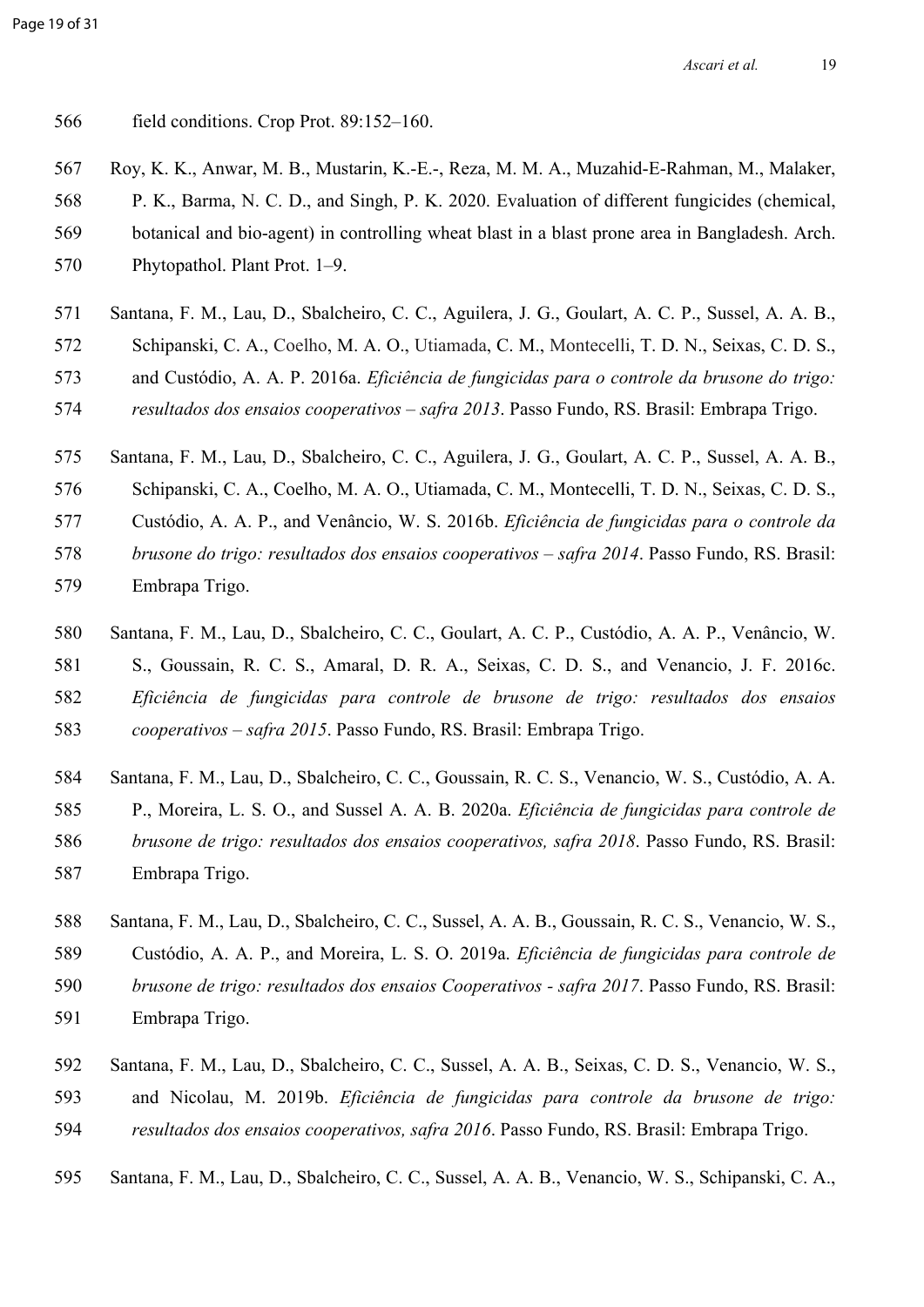- 596 and Chagas, D. F. 2020b. *[Eficiência de fungicidas para controle de brusone de trigo:](https://www.zotero.org/google-docs/?tHn0zA)*  597 *[resultados dos ensaios cooperativos, safra 2019](https://www.zotero.org/google-docs/?tHn0zA)*. Passo Fundo, RS. Brasil: Embrapa Trigo.
- 598 [Santana, F. M., Maciel, J. N., Lau, D., Cargnin, A., Seixas, C. D. S., Bassoi, M. C., Goulart, A.](https://www.zotero.org/google-docs/?tHn0zA)
- 599 [C. P., Sussel, A. A. B., Schipanski, C. A., Montecelli, T. D. N., Chargas, J. H., and Guizeline,](https://www.zotero.org/google-docs/?tHn0zA)
- 600 J. 2013. *[Eficiência de fungicidas para o controle da brusone do trigo: resultados dos ensaios](https://www.zotero.org/google-docs/?tHn0zA)*
- 601 *cooperativos safra 2011*[. Passo Fundo, RS. Brasil: Embrapa Trigo.](https://www.zotero.org/google-docs/?tHn0zA)
- 602 [Santana, F. M., Maciel, J. N., Lau, D., Torres, G. A. M., Cargnin, A., Seixas, C. D. S., Goulart,](https://www.zotero.org/google-docs/?tHn0zA)
- 603 [A. C. P., Sussel, A. A. B., Schipanski, C. A., Montecelli, Custódio, A. A. P., and Utiamada,](https://www.zotero.org/google-docs/?tHn0zA)
- 604 C. M. 2014. *[Eficiência de fungicidas para o controle da brusone do trigo: resultados dos](https://www.zotero.org/google-docs/?tHn0zA)*
- 605 *ensaios cooperativos safra 2012*[. Passo Fundo, RS. Brasil: Embrapa Trigo.](https://www.zotero.org/google-docs/?tHn0zA)
- 606 Silva, S. R., Custódio, A. A. P., Foloni, J. S. S., Betioli-Junior, E., and Bassoi, M. C. 2019. 607 Nitrogen fertilization effects on wheat blast epidemics under varying field environmental 608 conditions. Trop. Plant Pathol. 44:258–67.
- 609 Silva, B. N., Oliveira, L. M., Mochko, A. C. R., Chaves, J. A. A., Aucique-Pérez, C. E., and 610 Rodrigues, F. A. 2021. Physiological and biochemical changes in wheat plants infected by 611 *Pyricularia Oryzae* caused by thermal oscillations. Physiol. Mol. Plant. Path. 115:1-12.
- 612 [Tembo, B., Mulenga, R. M., Sichilima, S., M'siska, K. K., Mwale, M., Chikoti, P. C., Singh,](https://www.zotero.org/google-docs/?tHn0zA)
- 613 [P.K., He, X., Pedley, K. F., Peterson, G. L., Singh, R. P., and Braun, H. J. 2020. Detection](https://www.zotero.org/google-docs/?tHn0zA)
- 614 [and characterization of fungus \(](https://www.zotero.org/google-docs/?tHn0zA)*Magnaporthe oryzae* pathotype *Triticum*) causing wheat blast
- 615 disease on rain-fed grown wheat (*Triticum aestivum* [L.\) in Zambia. PLOS ONE. 15:1-10.](https://www.zotero.org/google-docs/?tHn0zA)
- 616 [Thind, T. S., and Hollomon, D. W. 2018. Thiocarbamate fungicides: reliable tools in resistance](https://www.zotero.org/google-docs/?tHn0zA)  617 [management and future outlook: Thiocarbamate fungicides. Pest Manage. Sci. 74:1547–1551.](https://www.zotero.org/google-docs/?tHn0zA)
- 618 [Tosa, Y., and Chuma, I. 2014. Classification and parasitic specialization of blast fungi. J. Gen.](https://www.zotero.org/google-docs/?tHn0zA)  619 [Plant Pathol. 80:202–209.](https://www.zotero.org/google-docs/?tHn0zA)
- 620 Uddin, W., Serlemitsos, K., and Viji, G. 2003. A temperature and leaf wetness duration-based 621 model for prediction of gray leaf spot of perennial ryegrass turf. Phytopathology 93:336–43.
- 622 [Urashima, A. S., Alves, A. F., Silva, F. N., Oliveira, D., and Gazaffi, R. 2017. Host range,](https://www.zotero.org/google-docs/?tHn0zA)  623 mating type and population structure of *Magnaporthe* [sp. of a single barley field in São Paulo](https://www.zotero.org/google-docs/?tHn0zA)  624 [state, Brazil. J. Phytopathol. 165:414–424.](https://www.zotero.org/google-docs/?tHn0zA)
- 625 [Urashima, A. S., Leite, S. F., and Galbieri, R. 2007. Eficiência da disseminação aérea em](https://www.zotero.org/google-docs/?tHn0zA)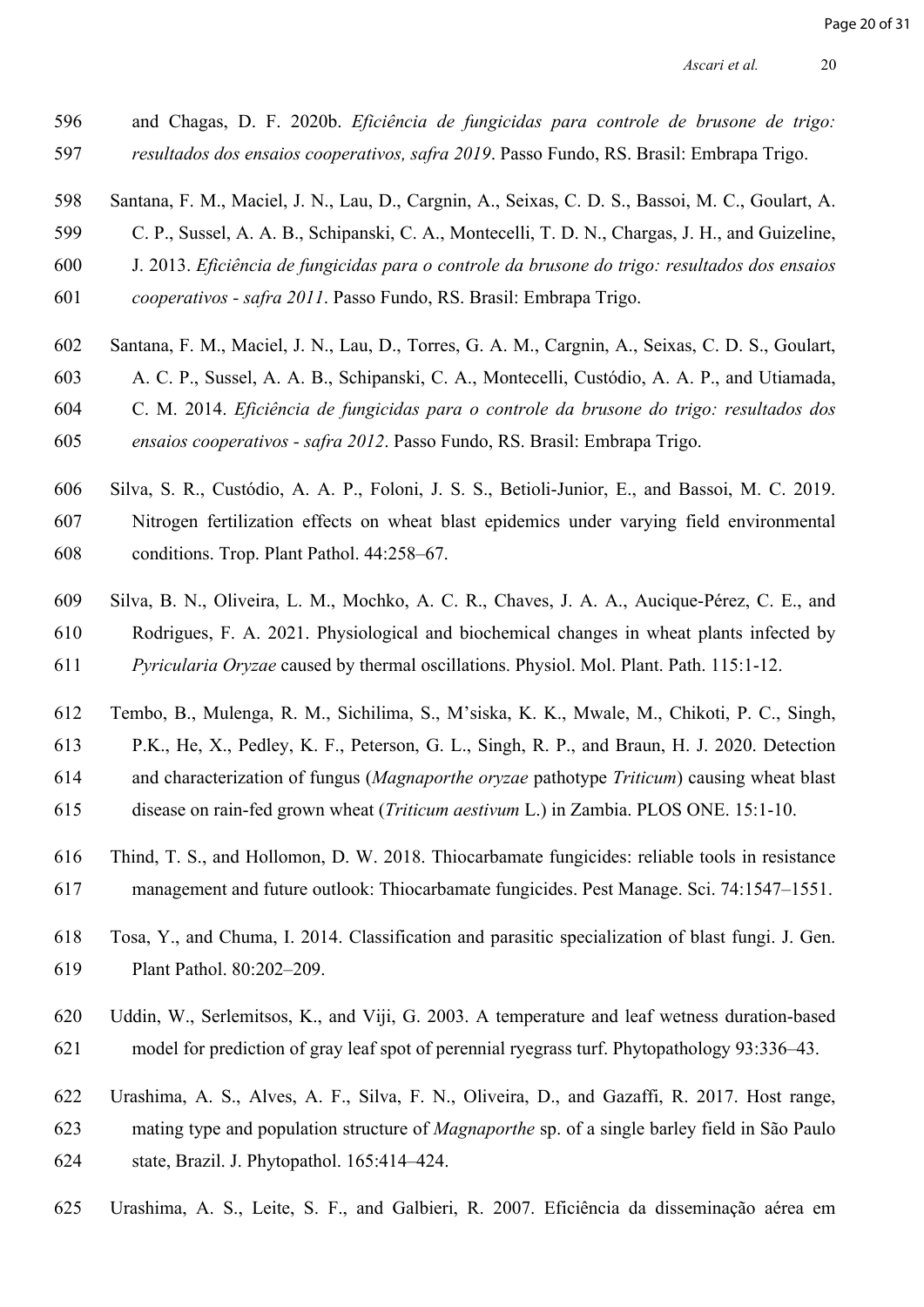- *Pyricularia grisea*[. Summa Phytopathol. 33:275–279.](https://www.zotero.org/google-docs/?tHn0zA)
- [Viechtbauer, W. 2010. Conducting meta-analyses in R with the metafor Package. J. Stat. Softw.](https://www.zotero.org/google-docs/?tHn0zA)   [36:1–48.](https://www.zotero.org/google-docs/?tHn0zA)
- [Willyerd, K. T., Li, C., Madden, L. V., Bradley, C. A., Bergstrom, G. C., Sweets, L. E.,](https://www.zotero.org/google-docs/?tHn0zA)   [McMullen, M., Ransom, J. K., Grybauskas, A., Osborne, L., Wegulo, S. N., Hershman, D. E.,](https://www.zotero.org/google-docs/?tHn0zA)   [Bockus, W. W., Groth, D., Dill-Macky, R., Milus, E., Esker, P. D., Waxman, K. D., Adee, E.](https://www.zotero.org/google-docs/?tHn0zA)   [A., Ebelhar, S. A., Young, B. G., and Paul, P. A. 2012. Efficacy and stability of integrating](https://www.zotero.org/google-docs/?tHn0zA)   [fungicide and cultivar resistance to manage Fusarium head blight and deoxynivalenol in](https://www.zotero.org/google-docs/?tHn0zA)   [wheat. Plant Dis. 96:957–967.](https://www.zotero.org/google-docs/?tHn0zA)
- 635 Xavier Filha, M. S., Rodrigues, F. A., Domiciano, G. P., Oliveira, H. V., Silveira, P. R., and
- 636 Moreira, W. R. 2011. Wheat resistance to leaf blast mediated by silicon. Austral. Plant Pathol.
- 637 40:28–38.
- [Zadoks, J. C., Chang, T. T., and Konzak, C. F. 1974. A decimal code for the growth stages of](https://www.zotero.org/google-docs/?tHn0zA)   [cereals. Weed Res. 14:415–421.](https://www.zotero.org/google-docs/?tHn0zA)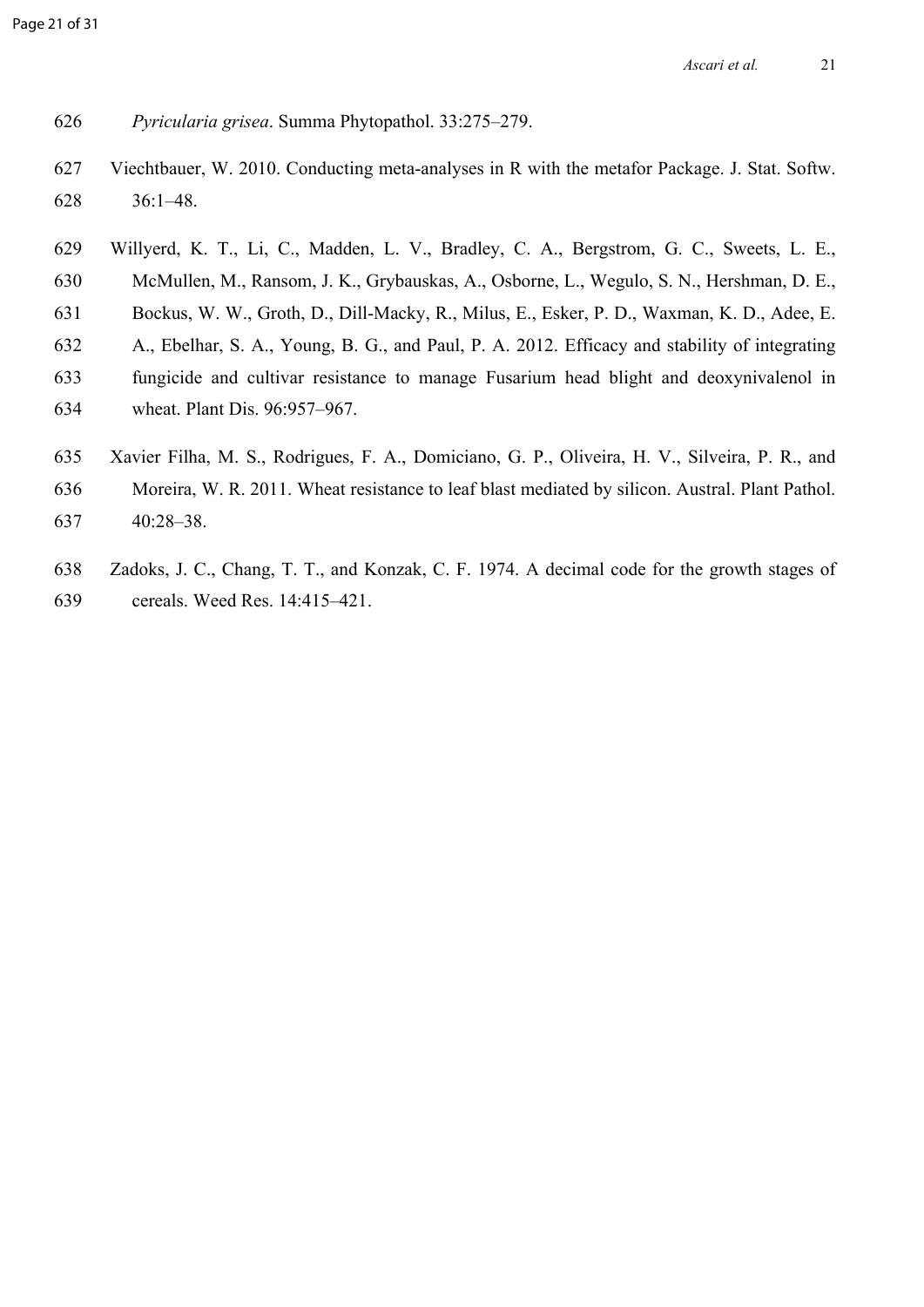| 640 |  | Table 1. Fungicide treatments evaluated for controlling wheat blast in 44 independent field trials |
|-----|--|----------------------------------------------------------------------------------------------------|
|     |  |                                                                                                    |

| Fungicide<br>a.i. <sup>a</sup> | <b>Chemical</b><br>group <sup>b</sup> | <b>Brand name</b>   | $N^{\text{o}}$<br>trials | <b>Dosage</b><br>(mL or g/ha) | Cost <sup>d</sup><br>$(US\frac{5}{ha})$ |
|--------------------------------|---------------------------------------|---------------------|--------------------------|-------------------------------|-----------------------------------------|
| AZOX+TEBU                      | QoI+DMI                               | Azimut              | 28                       | 750                           | 73                                      |
| <b>MANC</b>                    | <b>DTC</b>                            | Unizeb Gold         | 41                       | 3,000                         | 50                                      |
| PYRA+EPOX                      | QoI+DMI                               | Opera               | 28                       | 500                           | 45                                      |
| <b>TEBU</b>                    | DMI                                   | Tebuco Nortox       | 19                       | 500                           | 52                                      |
| TFLX+PROT                      | QoI+DMI                               | Fox                 | 44                       | 500                           | 82                                      |
| TFLX+TEBU                      | QoI+DMI                               | Nativo <sup>c</sup> | 44                       | 750                           | 75                                      |

641 conducted across six Brazilian states (PR, SP, DF, MT, MS, and MG) from 2012 to 2020

642  $a$ .i. (active ingredient); AZOX + TEBU = azoxystrobin + tebuconazole; MANC = mancozeb; PYRA + EPOX =

643 pyraclostrobin + epoxiconazole; TEBU = tebuconazole; TFLX + PROT = trifloxystrobin + prothioconazole; TFLX

 $644$  + TEBU = trifloxystrobin + tebuconazole.

645 <sup>b</sup>  $b$  QoI = Quinone-outside inhibitors; DMI = Sterol demethylation inhibitor; DTC = Dithiocarbamate.

646 <sup>c</sup> Included in all trials as positive control to wheat blast.

647 <sup>D</sup> Overall costs (US\$/ha) considering commercial prices of the 2019/20 crop season and three applications

648 (operational cost for each application used was US\$10.00/ha).

649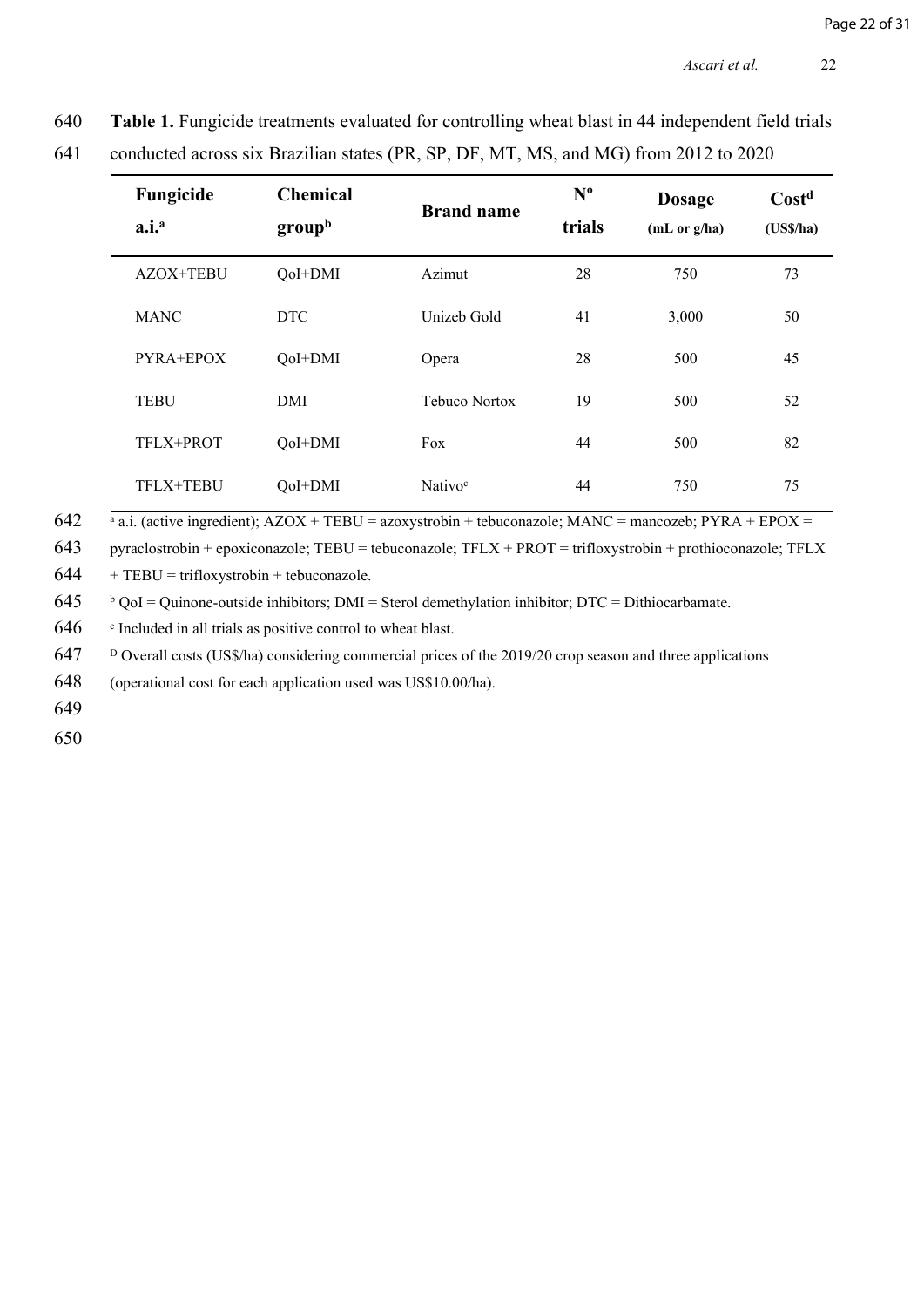**651 Table 2.** Overall means of Wheat Blast control efficacy  $(\overline{C})$  and wheat yield response  $(\overline{D})$  for each

- 652 fungicide treatment, relative to the untreated check, not conditioned (Overall) and conditioned
- 653 (moderator analysis) to two climatic regions (Tropical [DF, MT, MS, MG] and Subtropical [PR,
- 654 SP]), conducted during nine years (2012-2020) across six Brazilian states

|                        |             | Control efficacy (%) |                |                    | Yield return (Kg/ha) |                      |                |                |                    |          |                      |
|------------------------|-------------|----------------------|----------------|--------------------|----------------------|----------------------|----------------|----------------|--------------------|----------|----------------------|
| Fungicide <sup>a</sup> | Region      | k <sub>b</sub>       | $\overline{C}$ | $CIL$ <sup>c</sup> | $CI_U^c$             | P-value <sup>d</sup> | k <sub>b</sub> | $\overline{D}$ | $CIL$ <sup>c</sup> | $CI_U^c$ | P-value <sup>d</sup> |
| <b>MANC</b>            | Overall     | 33                   | 58.0           | 49.8               | 64.8                 |                      | 35             | 420.1          | 315.6              | 524.6    |                      |
|                        | Tropical    | 13                   | 42.1           | 26.1               | 54.7                 |                      | 14             | 241.3          | 94.7               | 387.9    |                      |
|                        | Subtropical | 20                   | 66.5           | 40.6               | 81.1                 | 0.0011               | 21             | 532.1          | 195.3              | 868.9    | 0.0027               |
| TFLX + PROT            | Overall     | 39                   | 53.9           | 44.6               | 61.6                 |                      | 42             | 299.7          | 221.9              | 377.5    |                      |
|                        | Tropical    | 15                   | 40.8           | 22.9               | 54.5                 |                      | 17             | 149.3          | 44.7               | 254.0    |                      |
|                        | Subtropical | 24                   | 59.9           | 26.4               | 78.2                 | 0.0262               | 25             | 396.5          | 154.5              | 638.4    | 0.0004               |
| <b>TEBU</b>            | Overall     | 18                   | 53.6           | 43.2               | 62.1                 |                      | 19             | 319.5          | 221.6              | 417.3    |                      |
|                        | Tropical    | $\,8\,$              | 47.2           | 28.2               | 61.1                 |                      | 9              | 209.0          | 52.7               | 365.3    |                      |
|                        | Subtropical | $10\,$               | 56.9           | 13.3               | 78.6                 | 0.3076               | 10             | 351.1          | $-14.6$            | 716.8    | 0.1836               |
| $AZOX + TEBU$          | Overall     | 18                   | 54.8           | 43.5               | 63.9                 |                      | 19             | 301.5          | 215.7              | 387.2    |                      |
|                        | Tropical    | $7\phantom{.0}$      | 47.1           | 26.2               | 62.1                 |                      | 8              | 157.0          | 52.7               | 261.3    |                      |
|                        | Subtropical | 11                   | 58.4           | 10.9               | 80.6                 | 0.2704               | 11             | 410.3          | 162.2              | 658.4    | 0.0006               |
| $TFLX + TEBU$          | Overall     | 39                   | 52.2           | 43.5               | 59.6                 |                      | 42             | 245.3          | 172.9              | 317.8    |                      |
|                        | Tropical    | 15                   | 42.4           | 26.1               | 55.2                 |                      | 17             | 123.9          | 25.7               | 222.1    |                      |
|                        | Subtropical | 24                   | 57.4           | 24.3               | 76.0                 | 0.0685               | 25             | 323.4          | 94.6               | 552.2    | 0.0028               |
| $PYRA + EPOX$          | Overall     | 19                   | 43.2           | 31.8               | 52.8                 |                      | 22             | 181.1          | 114.8              | 247.5    |                      |
|                        | Tropical    | $\,8\,$              | 24.2           | 2.81               | 40.9                 |                      | 10             | 29.1           | $-49.8$            | 108.1    |                      |
|                        | Subtropical | 11                   | 54.3           | 17.5               | 74.7                 | 0.0037               | 12             | 255.0          | 65.4               | 444.6    | < 0.0001             |

655 <sup>a</sup> See Table 1 for complete information on the fungicides.

656 **b** number of trials that each fungicide was evaluated.

657 C upper (CI<sub>U</sub>) and lower (CI<sub>L</sub>) limits of the 95% confidence interval around  $\overline{C}$  and  $\overline{D}$ .

658 <sup>d</sup>probability value (significance level) for the effect of fungicide on disease reduction and yield response (at the selected

659 climatic regions).

660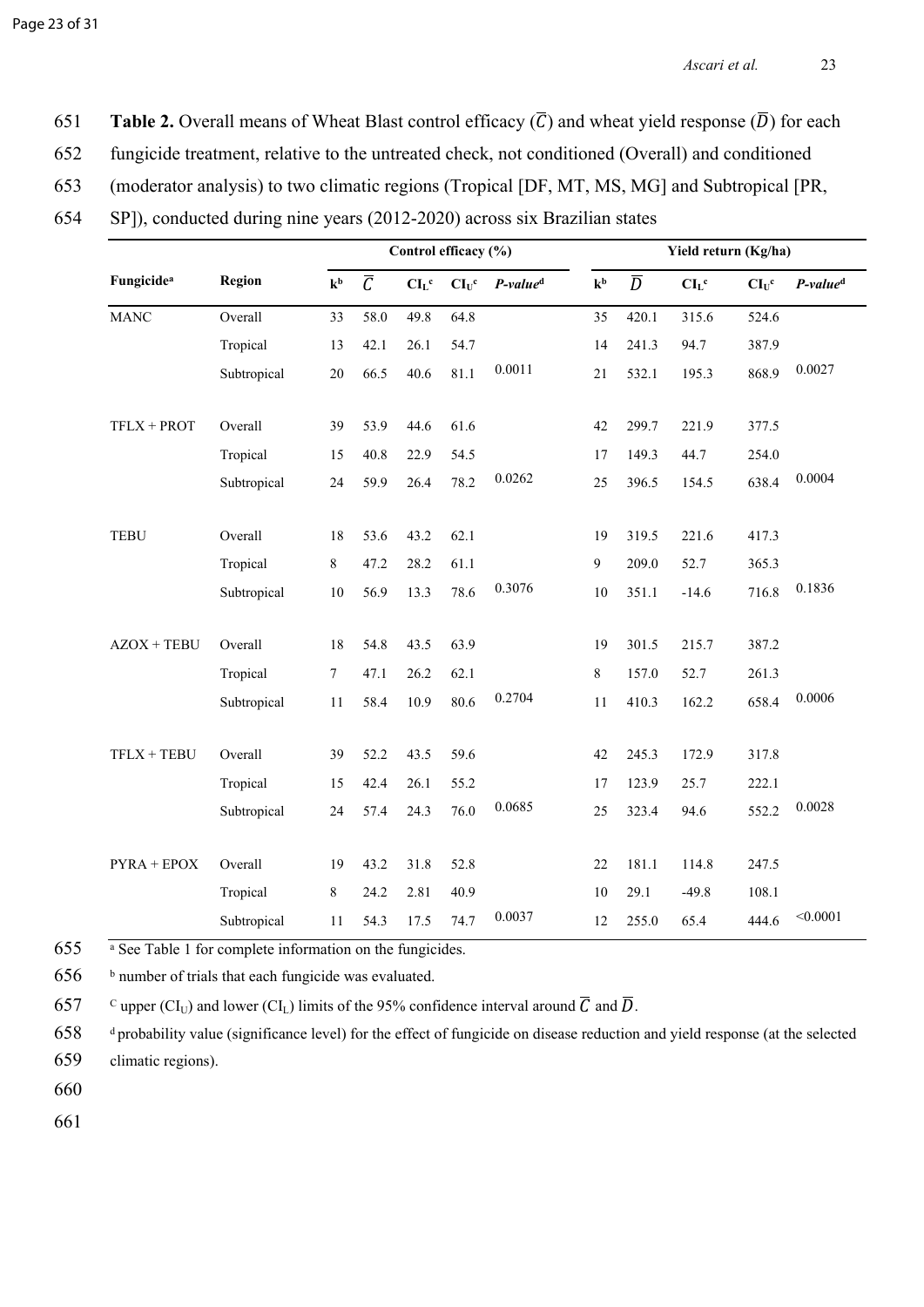

# 662

663 **Fig. 1.** Geolocation of eleven municipalities across six Brazilian states where 44 fungicide trials

664 were conducted from 2012 to 2020 (Campo Mourão - PR, Guarapuava - PR, Campo Verde -

665 MT, Dourados - MS, Itaberá - SP, Londrina - PR, Palmeira - PR, Palotina - PR, Patos de Minas -

666 MG, Planaltina - DF, Uberaba - MG). Dots were colored by climatic region and the size of the

667 circle is proportional to the number of trials conducted at each location.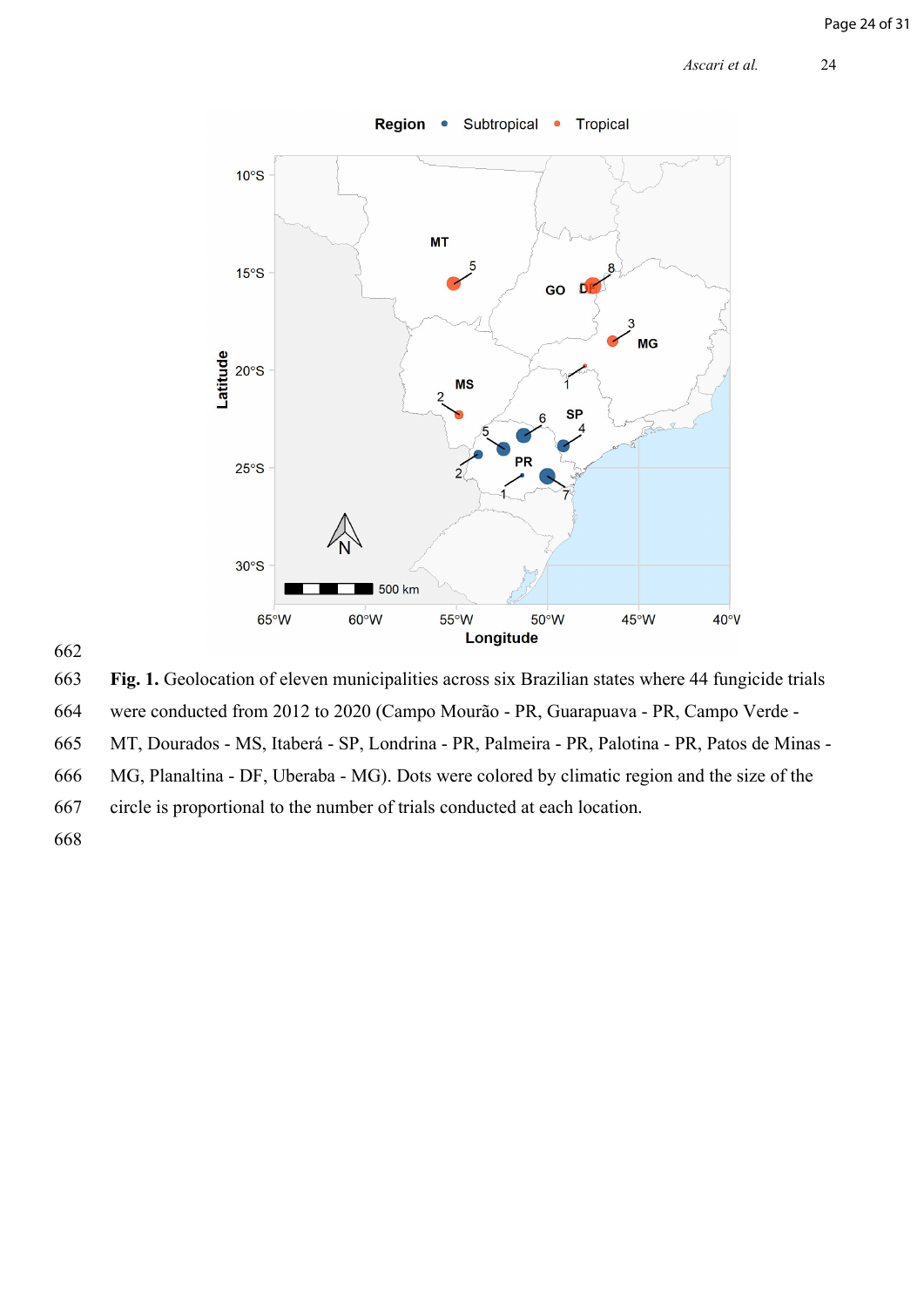



670 **Fig. 2.** Box plots depicting the means of wheat blast index (%) and wheat grain yield (kg/ha) 671 (across years and locations) of the untreated (CHECK) and fungicide-treated plots (**A** to **D**); and 672 the means of the same variables in the untreated plots within-region (**B** to **E**) and within-year (**C** 673 to **F**) measured from a set of 44 field trials conducted from 2012 to 2020. Climatic regions 674 defined in this study were: Tropical (DF, MT, MS, MG) and Subtropical (PR, SP). The thick 675 horizontal line inside the box represents the median, the limits of the box represent the lower and 676 upper quartiles, and the circles represent the yearly means of each treatment. See Table 1 for 677 information on the fungicide treatments. 678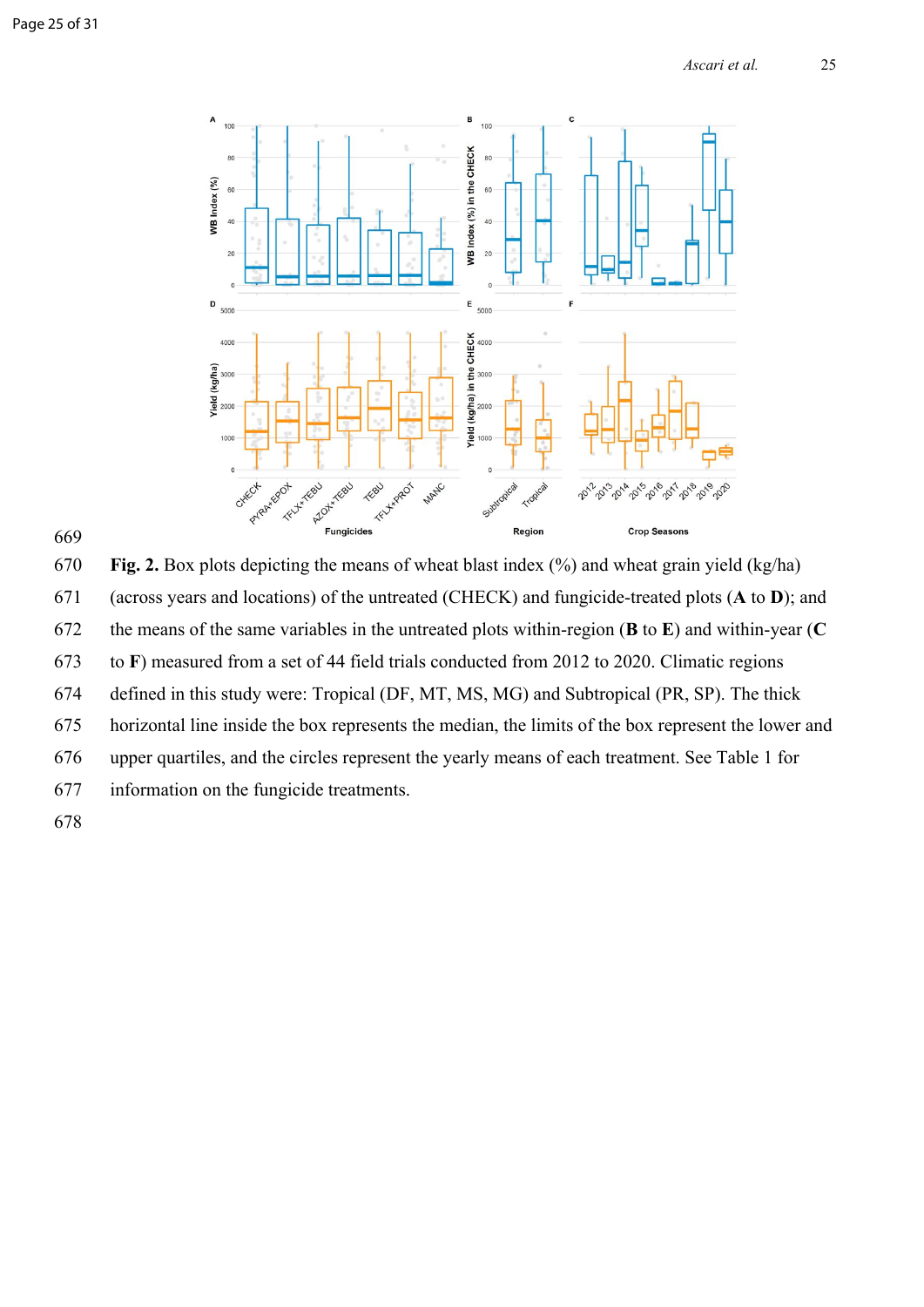



680 **Fig. 3.** Relationship between fungicide efficacy and wheat grain yield relative to the untreated

681 check, for six selected fungicide treatments evaluated during nine years (2012 to 2020) across 44

682 field trials conducted across six Brazilian states (PR, SP, DF, MT, MS, and MG). Bars show the

683 upper and lower limits of 95% confidence intervals around point estimates for both responses.

684 See Table 1 for complete information on the evaluated fungicides.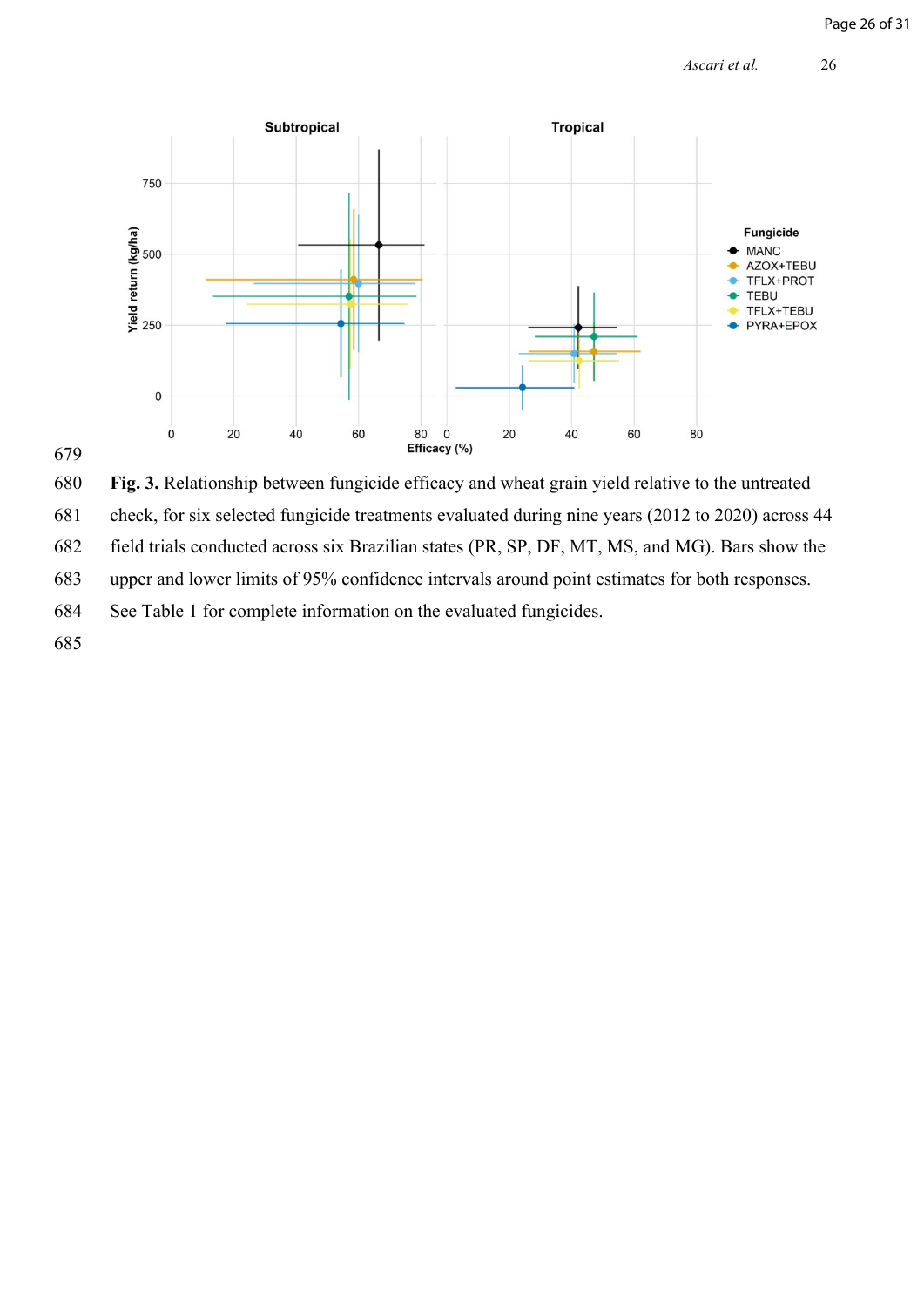

686

687 **Fig. 4**. Half-eye plots (density and point intervals) of profits (50,000 simulation runs) based on 688 the meta-analytic estimate of yield return (kg/ha) for six fungicide treatments conditioned of two 689 climatic regions (Tropical and Subtropical) evaluated during nine crop-seasons (2012 to 2020). 690 The thinner error bars depict the 2.5 and 97.5 percentile of the distribution, while the thicker 691 error bars represent 25 and 75 percentiles, and the solid colored point gives the median profit for 692 each fungicide and region.  $p$  gives the break-even probabilities, i.e, income greater than the cost 693 of each fungicide in each respective region. The numbered black dots represent the spraying 694 costs in US\$/ha of each fungicide.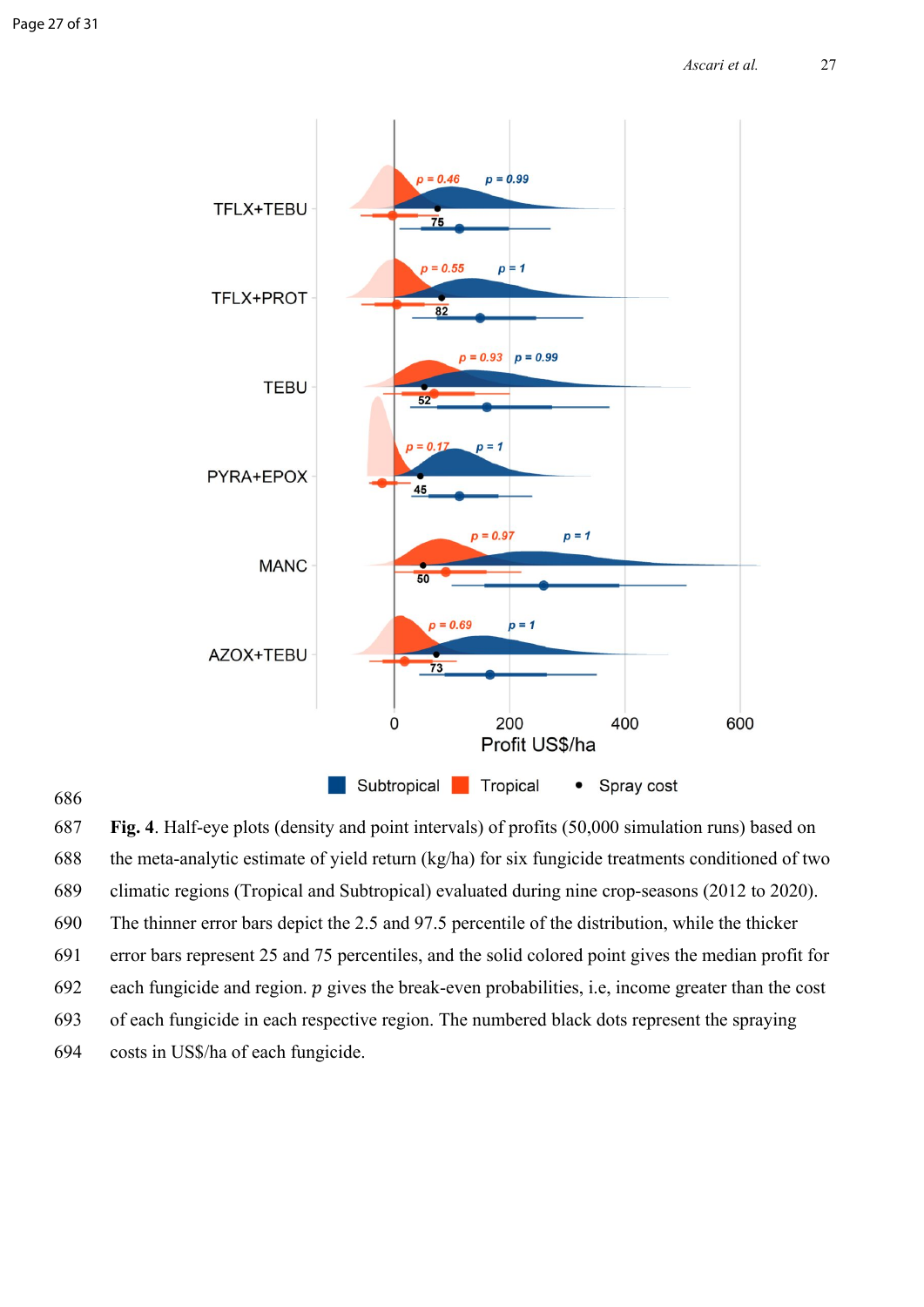# **Sequential Post-Heading Applications for Controlling Wheat Blast: A Nine-Year Summary of Fungicide Performance in Brazil**

**João P. Ascari et al.**

# **Supplemental Figure and Tables**



 **Fig. S1**: Histograms for the distribution of Wheat blast index - WBI (**A**) and wheat grain yield 8 (**C**) to check normality; **B**: log-transformed WBI data for normalizing the distribution and use in the meta-analysis models.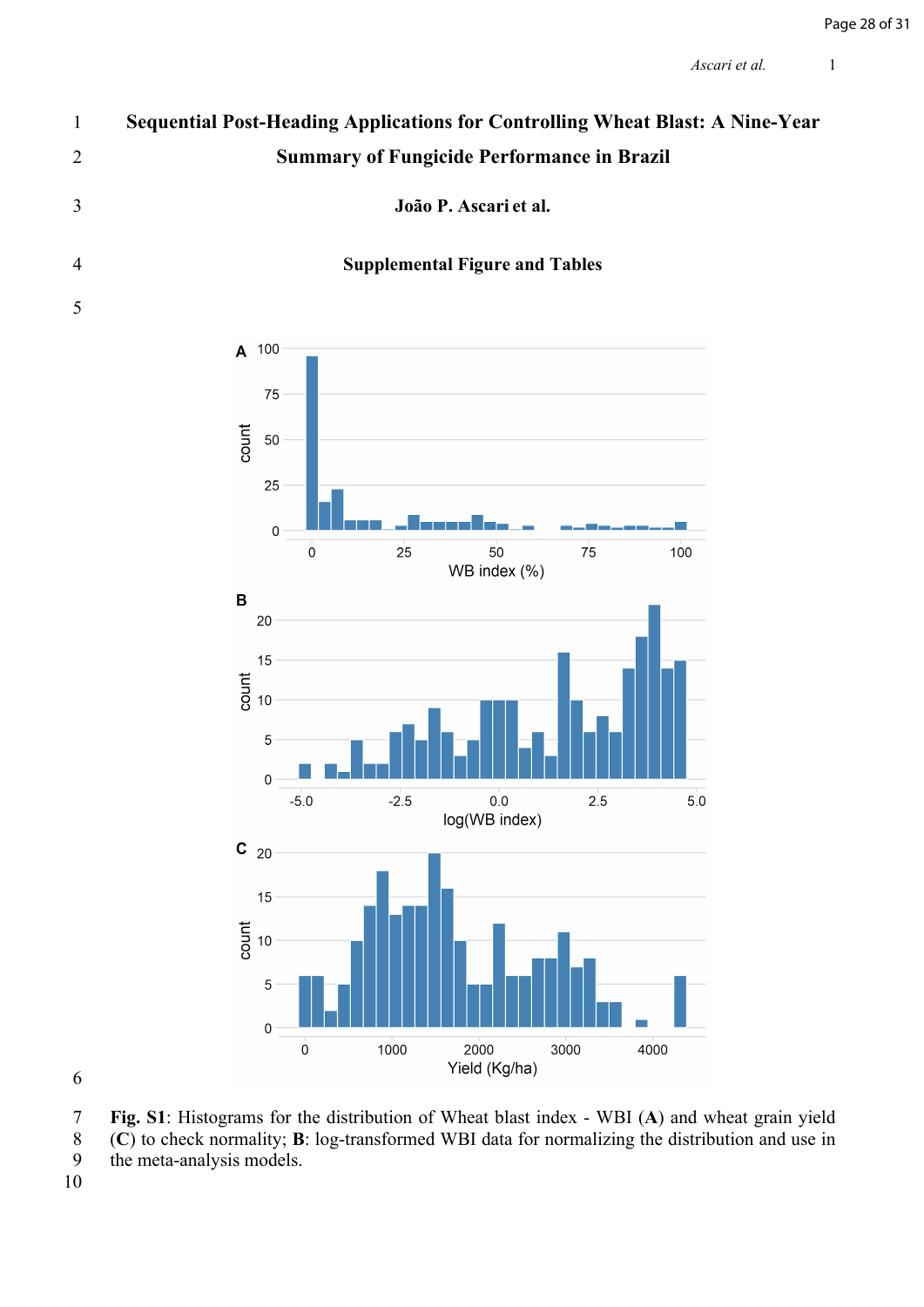11

12 **Table S1.** Designs (set of fungicide treatments by each trial) identified in 44 independent trials

13 conducted from 2012 to 2020 in 11 municipalities across six Brazilian states (PR, SP, DF, MT, 14 MS and MG).

| Design         | Fungicides a.i. $+$ untreated check $a$                          | $\mathbf{W}\mathbf{B}$ index <sup>b</sup> | Yield <sup>b</sup> |
|----------------|------------------------------------------------------------------|-------------------------------------------|--------------------|
|                | CHECK; AZOX+TEBU; MANC; PYRA+EPOX; TEBU; TFLX+PROT;<br>TFLX+TEBU | 4                                         |                    |
| $\overline{2}$ | CHECK; AZOX+TEBU; PYRA+EPOX; TEBU; TFLX+PROT;<br>TFLX+TEBU       | 5                                         |                    |
| 3              | CHECK; AZOX+TEBU; MANC; TEBU; TFLX+PROT; TFLX+TEBU               | 8                                         | 9                  |
| 4              | CHECK; AZOX+TEBU; MANC; TFLX+PROT; TFLX+TEBU                     |                                           |                    |
| 5              | CHECK; MANC; PYRA+EPOX; TFLX+PROT; TFLX+TEBU                     | 10                                        | 13                 |
| 6              | CHECK; MANC; TEBU; TFLX+PROT; TFLX+TEBU                          |                                           |                    |
| 7              | CHECK; MANC;; TFLX+PROT; TFLX+TEBU                               | 9                                         |                    |
| 8              | CHECK; TFLX+PROT; TFLX+TEBU                                      |                                           |                    |

 $15$  a See Table 1 for complete information about the treatments;

 $16 - b$ Number of trials that each design of treatments was identified for both WB index and yield.

17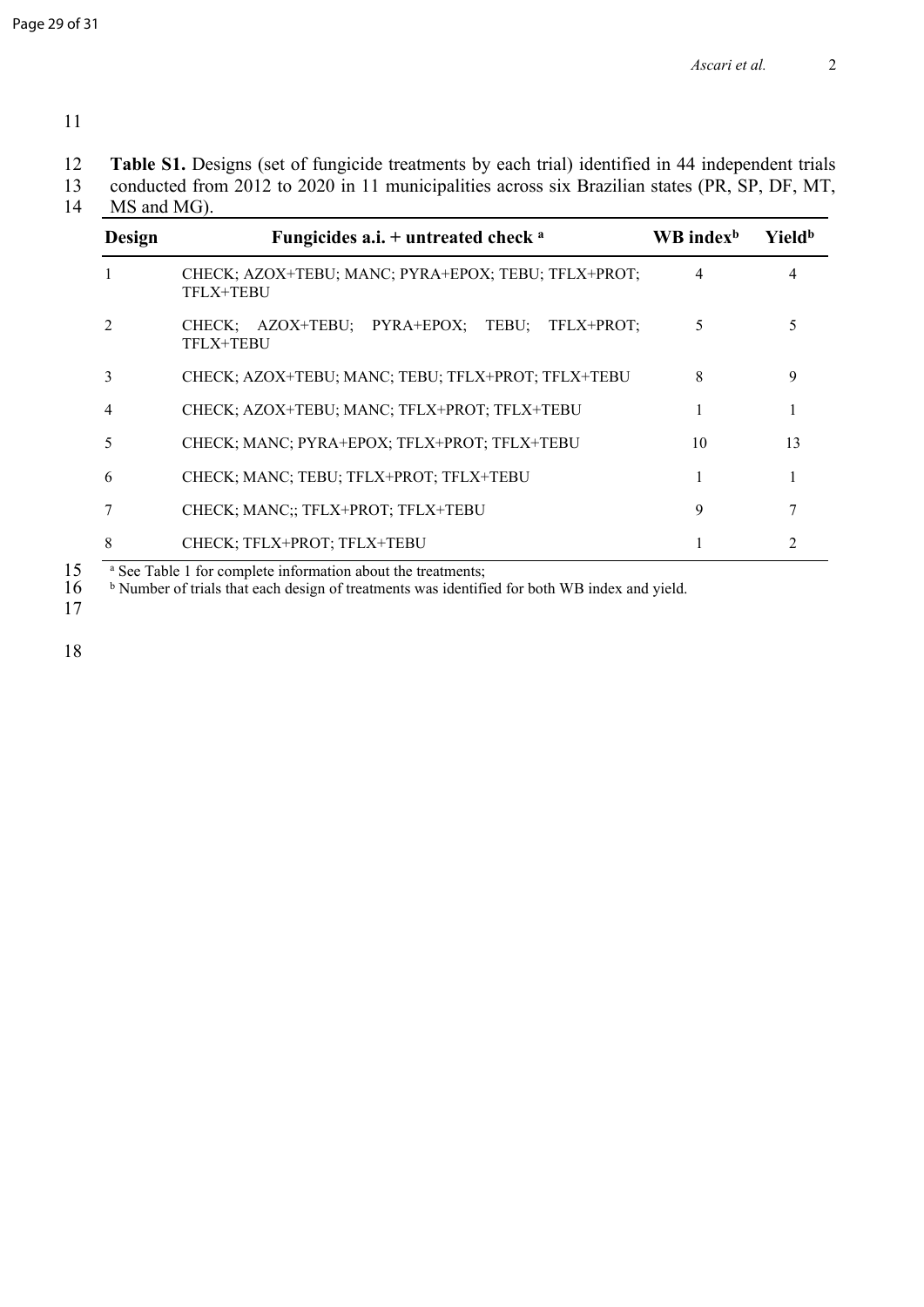19 **Table S2.** Overall means and respective confidence intervals of log response ratio  $(\overline{L}_{IND})$  and 20 calculated percent control  $(\overline{C})$  of Wheat Blast (WB) relative to untreated check provided by six 21 fungicides evaluated during nine years (2012 to 2020) across 44 studies conducted in six Brazilian 22 states (PR, SP, DF, MT, MS and MG).

|                               |                |                      | <b>Effect Size</b> |                 | WB Control $(\% )$ |          |           |                 |                |
|-------------------------------|----------------|----------------------|--------------------|-----------------|--------------------|----------|-----------|-----------------|----------------|
| <b>Fungicide</b> <sup>a</sup> | k <sup>b</sup> | $\overline{L}_{IND}$ | $SE(\overline{L})$ | CI <sub>L</sub> | $CI_{U}^{\ \ c}$   | P value  | $\bar{c}$ | CI <sub>L</sub> | $CI_{U}^{\ c}$ |
| <b>MANC</b>                   | 33             | $-0.8677$            | 0.0904             | $-1.0449$       | $-0.6905$          | < 0.0001 | 58.00     | 49.86           | 64.82          |
| <b>AZOX</b><br>$^{+}$<br>TEBU | 18             | $-0.7946$            | 0.1144             | $-1.0188$       | $-0.5704$          | < 0.0001 | 54.82     | 43.46           | 63.89          |
| <b>TFLX+PROT</b>              | 39             | $-0.7745$            | 0.0938             | $-0.9583$       | $-0.5907$          | < 0.0001 | 53.90     | 44.60           | 61.64          |
| <b>TEBU</b>                   | 18             | $-0.7678$            | 0.1035             | $-0.9706$       | $-0.5650$          | < 0.0001 | 53.59     | 43.16           | 62.11          |
| <b>TFLX+TEBU</b>              | 39             | $-0.7395$            | 0.0854             | $-0.9068$       | $-0.5722$          | < 0.0001 | 52.26     | 43.56           | 59.61          |
| PYRA+EPOX                     | 19             | $-0.5669$            | 0.0939             | $-0.7509$       | $-0.3829$          | < 0.0001 | 43.27     | 31.81           | 52.80          |

23 aSee Table 1 for complete information of the evaluated fungicides;<br>24 b number of trials that each fungicide was evaluated;

<sup>b</sup> number of trials that each fungicide was evaluated;

**25** <sup>c</sup> upper (CI<sub>U</sub>) and lower (CI<sub>L</sub>) limits of the 95% confidence interval around  $\overline{L}_{IND}$  and  $\overline{C}$ .